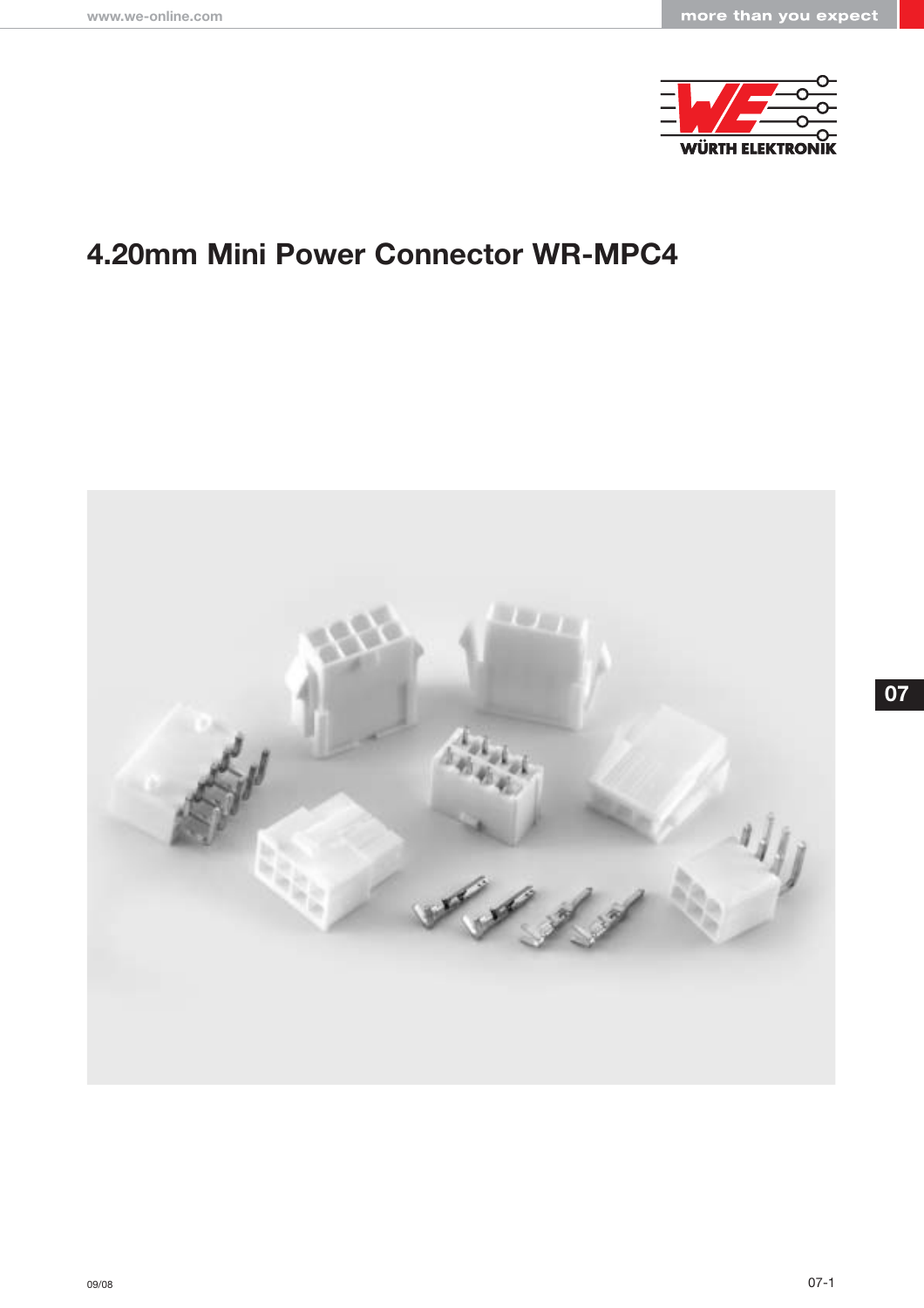

# **4.20mm Mini Power Connector WR-MPC4**

The Mini Power connector solution from Würth Elektronik is designed to meet the customer requirements when high current is needed together with a small space. Lots of wire-to-wire and wire-to-board configurations are available.

### **Features & Benefits**

- 4.2mm pitch
- 1 or 2 rows
- Current rating up to 9A per contact
- 600Vac working voltage
- PCB and Cable connectors
- Positive housing locks
- Contacts insulated from each others
- 2 to 24 pin connector available
- UL 94V0

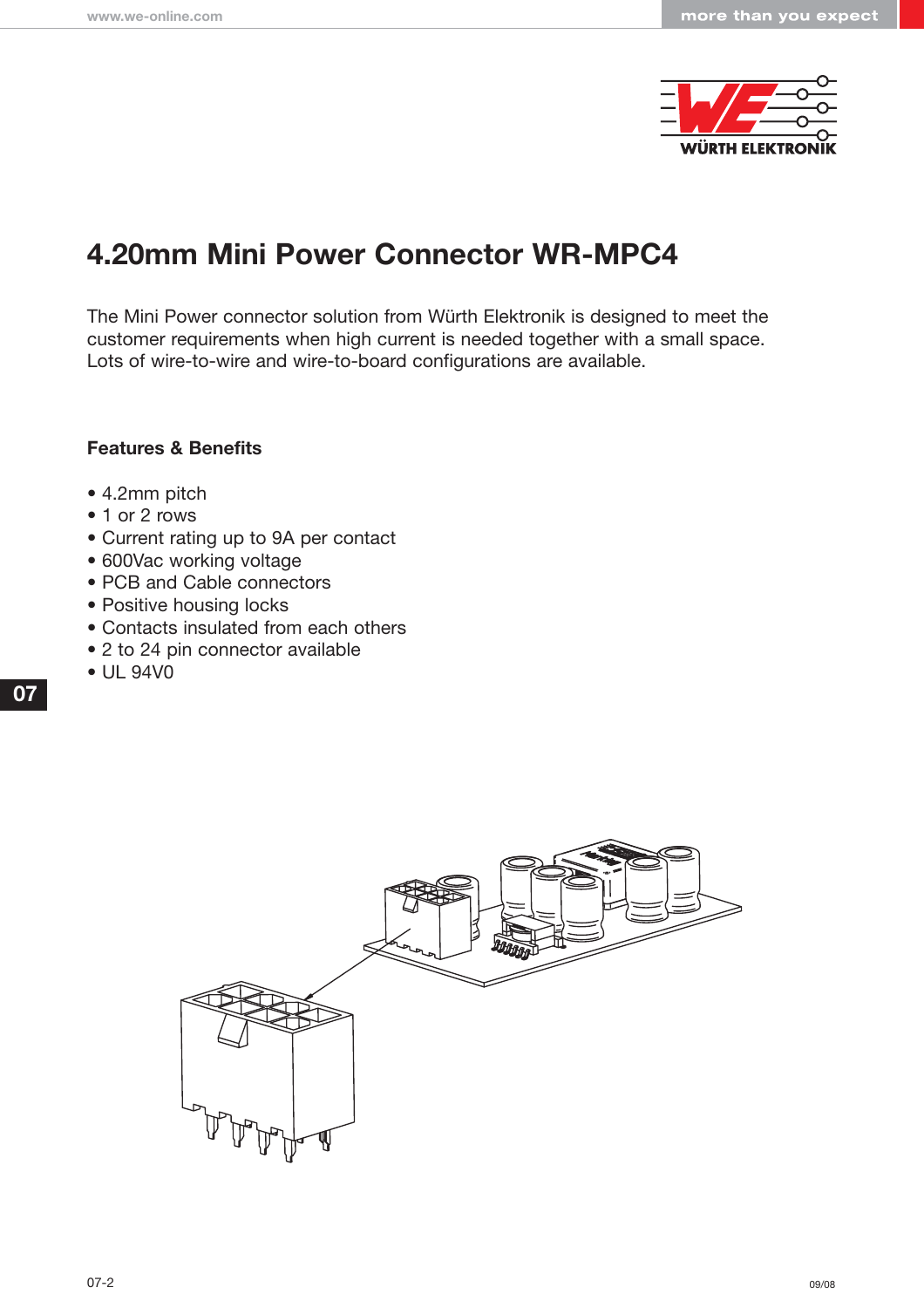

# **4.20mm Mini Power Connector WR-MPC4**

| 4.20mm Male Dual Row Vertical Header                       | $07 - 5$  |
|------------------------------------------------------------|-----------|
| 4.20mm Male Dual Row Vertical Header with Mounting Pegs    | $07 - 6$  |
| 4.20mm Male Dual Row Angled Header                         | $07 - 7$  |
| 4.20mm Male Dual Row Angled Header with Mounting Pegs      | $07 - 8$  |
| 4.20mm Male Dual Row Angled Header with Mounting Flanges   | 06-9      |
| 4.20mm Male Dual Row Plug with Panel Mounting Ears         | $07 - 10$ |
| 4.20mm Female Dual Row Receptacle                          | $07 - 11$ |
| 4.20mm Male Single Row Vertical Header                     | $07 - 12$ |
| 4.20mm Male Single Row Vertical Header with Mounting Pegs  | $07 - 13$ |
| 4.20mm Male Single Row Angled Header                       | $07 - 14$ |
| 4.20mm Male Single Row Angled Header with Mounting Pegs    | $07 - 15$ |
| 4.20mm Male Single Row Angled Header with Mounting Flanges | $07 - 16$ |
| 4.20mm Male Single Row Plug with Panel Mounting Ears       | $07 - 17$ |
| 4.20mm Female Single Row Receptacle                        | $07-18$   |
| <b>Female Terminal</b>                                     | $07-19$   |
| Male Terminal                                              | $07 - 20$ |
| Tooling ordering information                               | $07 - 21$ |
| Design Kit                                                 | $07 - 22$ |
|                                                            |           |

 $\overline{1}$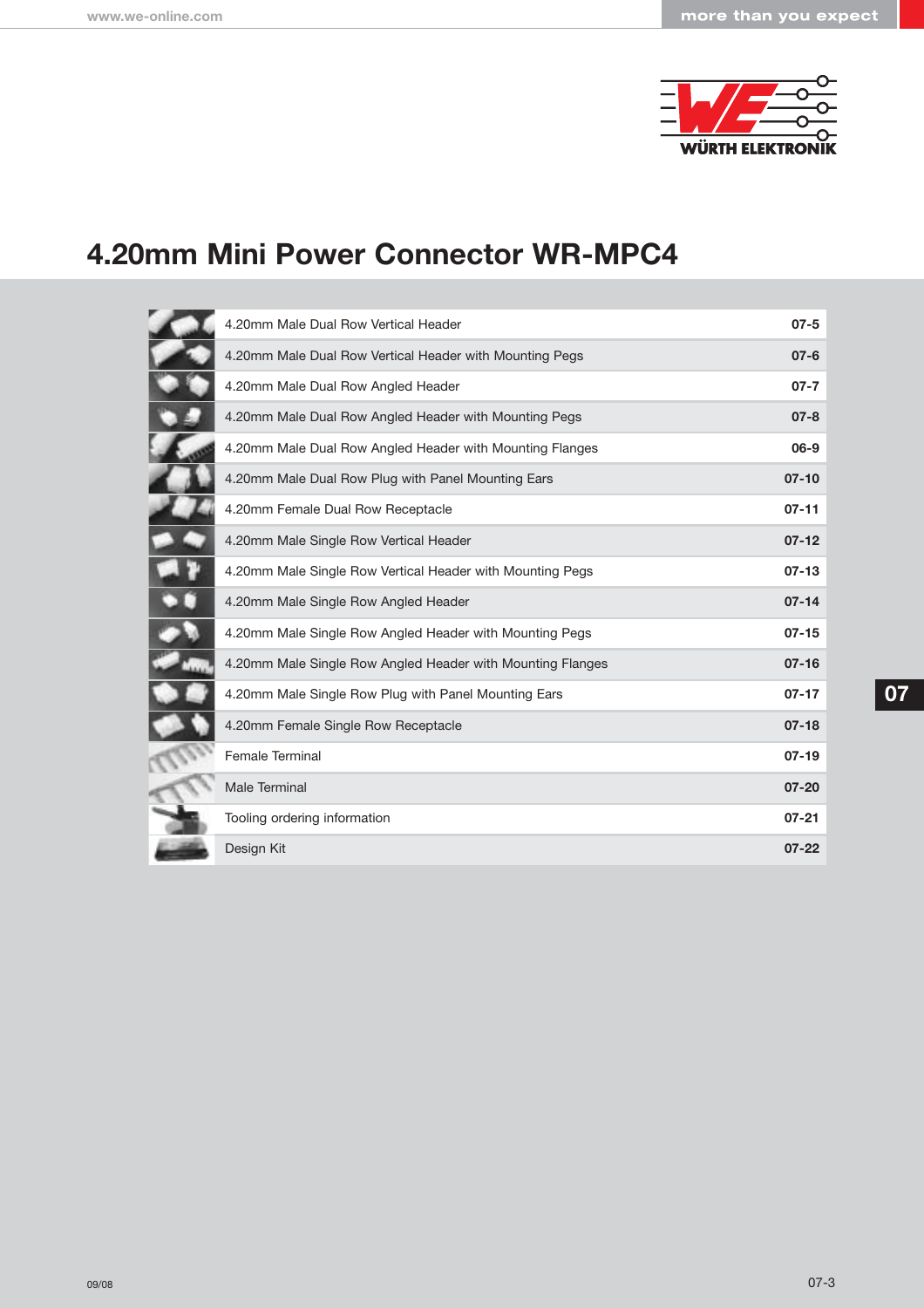

# **Mini Power Connector WR-MPC4**

| <b>Rows</b>     | <b>PCB/Cable</b> | <b>Gender</b>     | <b>Type</b> | <b>Options</b>        | <b>Order Code</b> | Page      |
|-----------------|------------------|-------------------|-------------|-----------------------|-------------------|-----------|
|                 |                  |                   | Vertical    |                       | 649 0xx 211 22    | $07 - 5$  |
|                 |                  |                   |             | With mounting pegs    | 649 0xx 217 32    | $07 - 6$  |
|                 | <b>PCB</b>       | Male              |             |                       | 649 0xx 295 22    | $07 - 7$  |
| 2 rows          |                  |                   | Angled      | With mounting pegs    | 649 0xx 227 222   | $07 - 8$  |
|                 |                  |                   |             | With mounting flanges | 649 0xx 210 22    | $07-9$    |
|                 | Cable housing    | Male/plug         |             | With panel mount ears | 649 0xx 218 22    | $07 - 10$ |
|                 |                  | Female/receptacle |             |                       | 649 0xx 113 322   | $07 - 11$ |
|                 | <b>PCB</b>       | Male              | Vertical    |                       | 649 0xx 111 22    | $07 - 12$ |
|                 |                  |                   |             | With mounting pegs    | 649 0xx 121 732   | $07 - 13$ |
|                 |                  |                   | Angled      |                       | 649 0xx 219 522   | $07 - 14$ |
| 1 row           |                  |                   |             | With mounting pegs    | 649 0xx 127 222   | $07 - 15$ |
|                 |                  |                   |             | With mounting flanges | 649 0xx 110 22    | $07 - 16$ |
|                 | Cable housing    | Male/plug         |             | With panel mount ears | 649 0xx 118 22    | $07 - 17$ |
|                 |                  | Female/receptacle |             |                       | 649 0xx 013 322   | $07 - 18$ |
| Female terminal | AWG 22-16        |                   |             |                       | 649 001 137 22    | $07 - 19$ |
|                 | AWG 26-24        |                   |             |                       | 649 002 137 22    | $07 - 19$ |
| Male terminal   | AWG 22-16        |                   |             |                       | 649 003 137 22    | $07 - 20$ |
|                 | AWG 26-24        |                   |             |                       | 649 004 137 22    | $07 - 20$ |
| Tooling         |                  |                   |             |                       | see page          | $07 - 21$ |
| Design Kit      |                  |                   |             |                       | 649 001           | $07 - 22$ |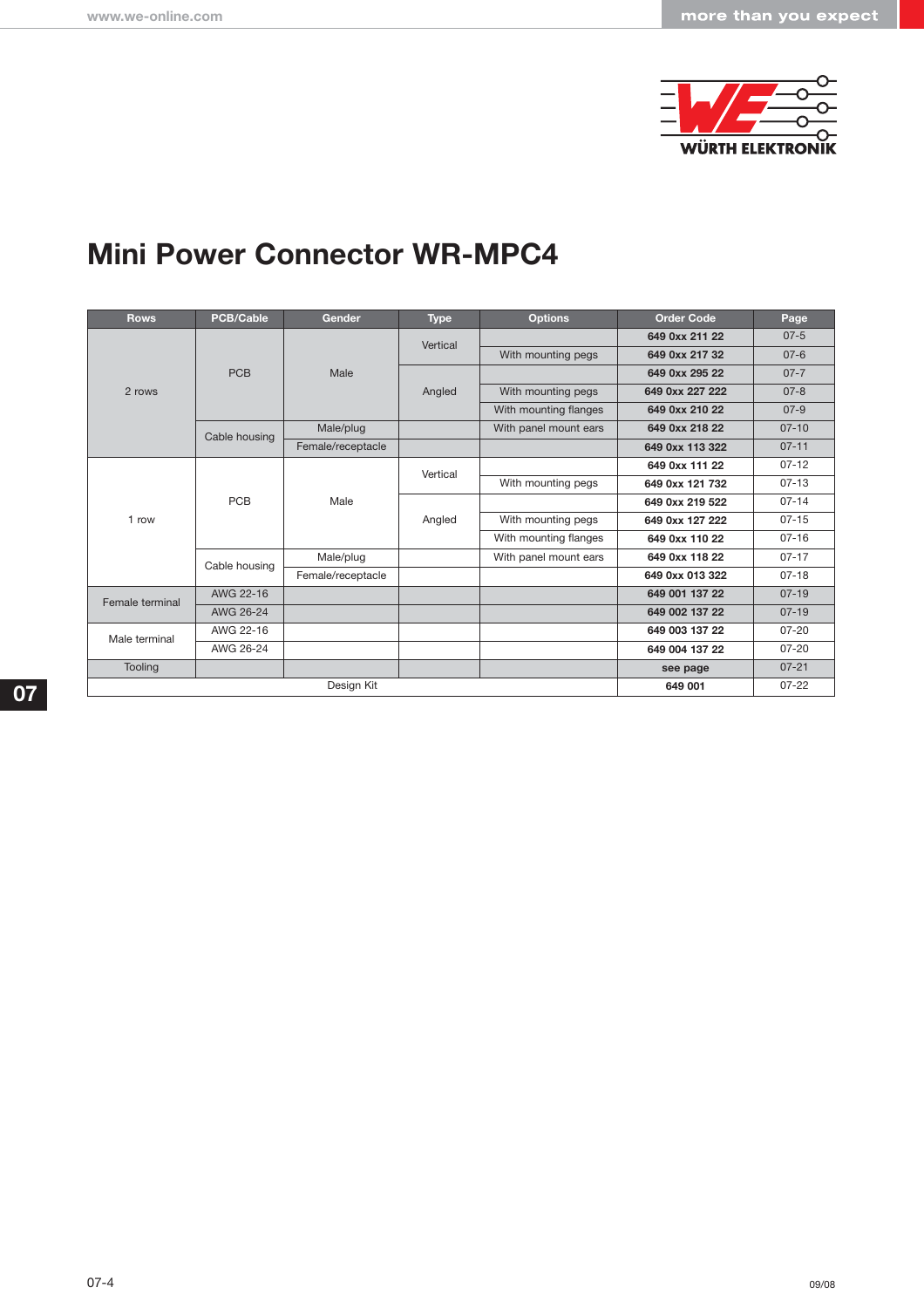

# **4.20mm Male Dual Row Vertical Header WR-MPC4**







| <b>MATERIAL</b> |  |
|-----------------|--|
|-----------------|--|

- 
- 
- 
- 
- $\bullet$  Contact type:
- 
- 
- 
- ENVIRONMENTAL
- 
- 

• Insulator material: Nylon 66<br>• Flamability rating: National Material: Nylon 66<br>DL94 V0 • Flamability rating: UL94 VO<br>
• Colour: White • Colour: White<br>• Contact material: Copper alloy • Contact material: Copper alloy • Contact plating: Tin and the United States of the United States of the United States of the 25 Mating cycles • Quality class: 25 Mating cycles<br>• Pitch: 4.20 mm  $4.20$  mm

• Operating temperature:  $-40 °C$  up to 105 °C<br>• Compliance: Lead free and RoHS Lead free and RoHS

#### **ELECTRICAL**

| • Current rating:                                                                                             |         |       |          | 6 to 9 A                                            |
|---------------------------------------------------------------------------------------------------------------|---------|-------|----------|-----------------------------------------------------|
| No. Circuits                                                                                                  | $2 - 3$ | $4-6$ | $7 - 10$ | $12 - 24$                                           |
| Amps                                                                                                          | 9       | 8     |          | 6                                                   |
| • Working voltage:<br>• Insulation resistance:<br>• Dielectric withstanding voltage:<br>• Contact resistance: |         |       |          | 600 VAC<br>>1000 MOhm<br>1500 VAC/mn<br>20 mOhm max |
| SOI DERING                                                                                                    |         |       |          |                                                     |

SOLDERING<br>• Solder temperature: JEDEC lead free wave soldering

PACKAGING

| Order Code     | <b>Pins</b>    | A<br>(mm)         | в<br>(mm) |
|----------------|----------------|-------------------|-----------|
| 649 002 211 22 | 2              | $\qquad \qquad -$ | 5.50      |
| 649 004 211 22 | $\overline{4}$ | 4.20              | 9.70      |
| 649 006 211 22 | 6              | 8.40              | 13.90     |
| 649 008 211 22 | 8              | 12.60             | 18.10     |
| 649 010 211 22 | 10             | 16.80             | 22.30     |
| 649 012 211 22 | 12             | 21.00             | 26.50     |
| 649 014 211 22 | 14             | 25.20             | 30.70     |
| 649 016 211 22 | 16             | 29.40             | 34.90     |
| 649 018 211 22 | 18             | 33.60             | 39.10     |
| 649 020 211 22 | 20             | 37.80             | 43.30     |
| 649 022 211 22 | 22             | 42.00             | 47.50     |
| 649 024 211 22 | 24             | 46.20             | 51.70     |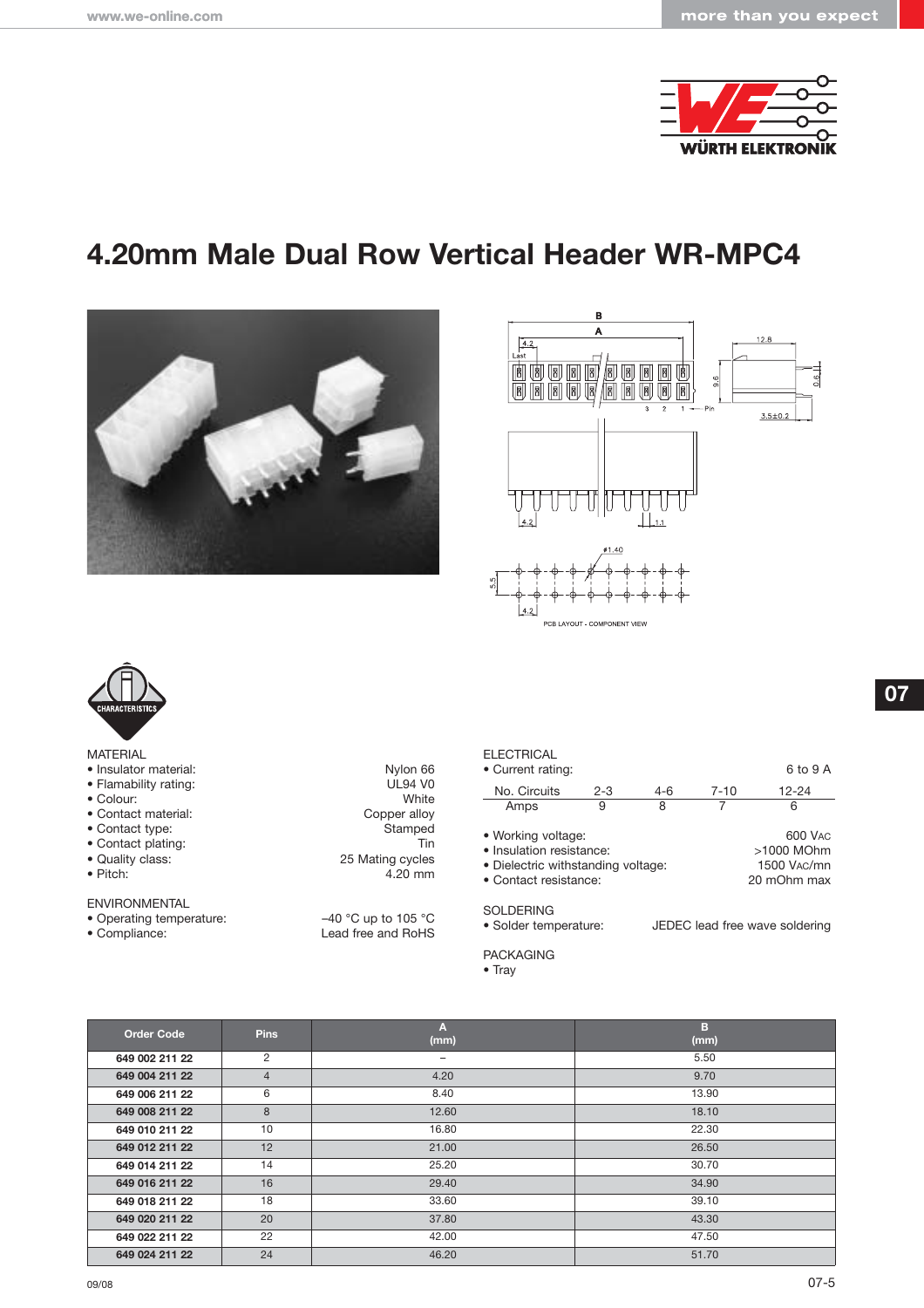

## **4.20mm Male Dual Row Vertical Header with Mounting Pegs WR-MPC4**







**07**

| <b>MATERIAL</b> |  |
|-----------------|--|

- 
- 
- 
- 
- Contact type:
- 
- 
- 

#### ENVIRONMENTAL

- 
- 

• Insulator material: Nylon 66<br>• Flamability rating: New York 1992 VO • Flamability rating: UL94 VO<br>
• Colour: White • Colour: White<br>• Contact material: Copper alloy • Contact material: Copper alloy<br>• Contact type: Contact material: Copper alloy<br>Compediate stamped • Contact plating: Tin<br>
• Quality class: 25 Mating cycles • Quality class: 25 Mating cycles<br>• Pitch: 4.20 mm  $4.20$  mm

• Operating temperature:  $-40 °C$  up to 105 °C<br>• Compliance: Lead free and RoHS Lead free and RoHS

#### **ELECTRICAL**

| • Current rating:                                                                                             |         |       |          | 6 to 9 A                                            |
|---------------------------------------------------------------------------------------------------------------|---------|-------|----------|-----------------------------------------------------|
| No. Circuits                                                                                                  | $2 - 3$ | $4-6$ | $7 - 10$ | $12 - 24$                                           |
| Amps                                                                                                          | 9       | 8     |          | 6                                                   |
| • Working voltage:<br>· Insulation resistance:<br>• Dielectric withstanding voltage:<br>• Contact resistance: |         |       |          | 600 VAC<br>>1000 MOhm<br>1500 VAC/mn<br>20 mOhm max |
| 0 <sub>0</sub>                                                                                                |         |       |          |                                                     |

SOLDERING<br>• Solder temperature: JEDEC lead free wave soldering

PACKAGING

| <b>Order Code</b> | <b>Pins</b>    | Α<br>(mm) | в<br>(mm) |
|-------------------|----------------|-----------|-----------|
| 649 002 221 732   | $\overline{2}$ | -         | 5.50      |
| 649 004 221 732   | $\overline{4}$ | 4.20      | 9.70      |
| 649 006 221 732   | 6              | 8.40      | 13.90     |
| 649 008 221 732   | 8              | 12.60     | 18.10     |
| 649 010 221 732   | 10             | 16.80     | 22.30     |
| 649 012 221 732   | 12             | 21.00     | 26.50     |
| 649 014 221 732   | 14             | 25.20     | 30.70     |
| 649 016 221 732   | 16             | 29.40     | 34.90     |
| 649 018 221 732   | 18             | 33.60     | 39.10     |
| 649 020 221 732   | 20             | 37.80     | 43.30     |
| 649 022 221 732   | 22             | 42.00     | 47.50     |
| 649 024 221 732   | 24             | 46.20     | 51.70     |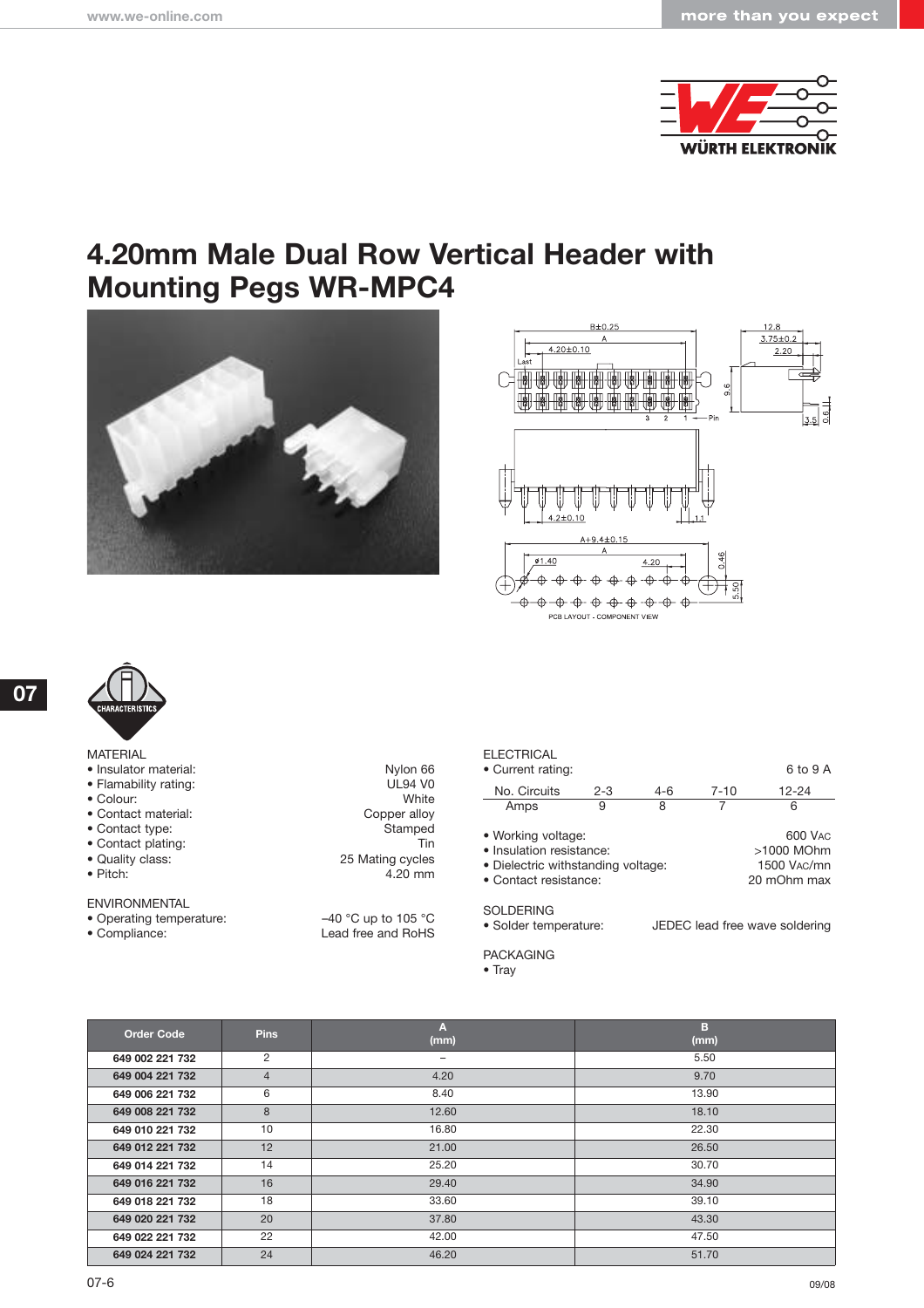

# **4.20mm Male Dual Row Angled Header WR-MPC4**







| MATERIAL |
|----------|
|----------|

- 
- 
- 
- 
- Contact type:
- 
- 
- 
- ENVIRONMENTAL
- 
- 

• Insulator material: Nylon 66<br>• Flamability rating: National Material: Nylon 66<br>DL94 V0 • Flamability rating: UL94 VO<br>
• Colour: White • Colour: White<br>• Contact material: Copper alloy • Contact material: Copper alloy • Contact plating: Tin<br>
• Quality class: 25 Mating cycles • Quality class: 25 Mating cycles<br>• Pitch: 4.20 mm  $4.20$  mm

• Operating temperature:  $-40 °C$  up to 105 °C<br>• Compliance: Lead free and RoHS Lead free and RoHS

#### **ELECTRICAL**

| • Current rating:                                                                                             |         |       |          | 6 to 9 A                                            |
|---------------------------------------------------------------------------------------------------------------|---------|-------|----------|-----------------------------------------------------|
| No. Circuits                                                                                                  | $2 - 3$ | $4-6$ | $7 - 10$ | $12 - 24$                                           |
| Amps                                                                                                          | 9       | 8     |          | 6                                                   |
| • Working voltage:<br>• Insulation resistance:<br>• Dielectric withstanding voltage:<br>• Contact resistance: |         |       |          | 600 VAC<br>>1000 MOhm<br>1500 VAC/mn<br>20 mOhm max |
| SOI DERING                                                                                                    |         |       |          |                                                     |

SOLDERING<br>• Solder temperature: JEDEC lead free wave soldering

PACKAGING

| <b>Order Code</b> | <b>Pins</b>    | Α<br>(mm) | в<br>(mm) |
|-------------------|----------------|-----------|-----------|
| 649 002 295 22    | $\overline{2}$ | -         | 5.40      |
| 649 004 295 22    | $\overline{4}$ | 4.20      | 9.60      |
| 649 006 295 22    | 6              | 8.40      | 13.80     |
| 649 008 295 22    | 8              | 12.60     | 18.00     |
| 649 010 295 22    | 10             | 16.80     | 22.20     |
| 649 012 295 22    | 12             | 21.00     | 26.40     |
| 649 014 295 22    | 14             | 25.20     | 30.60     |
| 649 016 295 22    | 16             | 29.40     | 34.80     |
| 649 018 295 22    | 18             | 33.60     | 39.00     |
| 649 020 295 22    | 20             | 37.80     | 43.20     |
| 649 022 295 22    | 22             | 42.00     | 47.40     |
| 649 024 295 22    | 24             | 46.20     | 51.60     |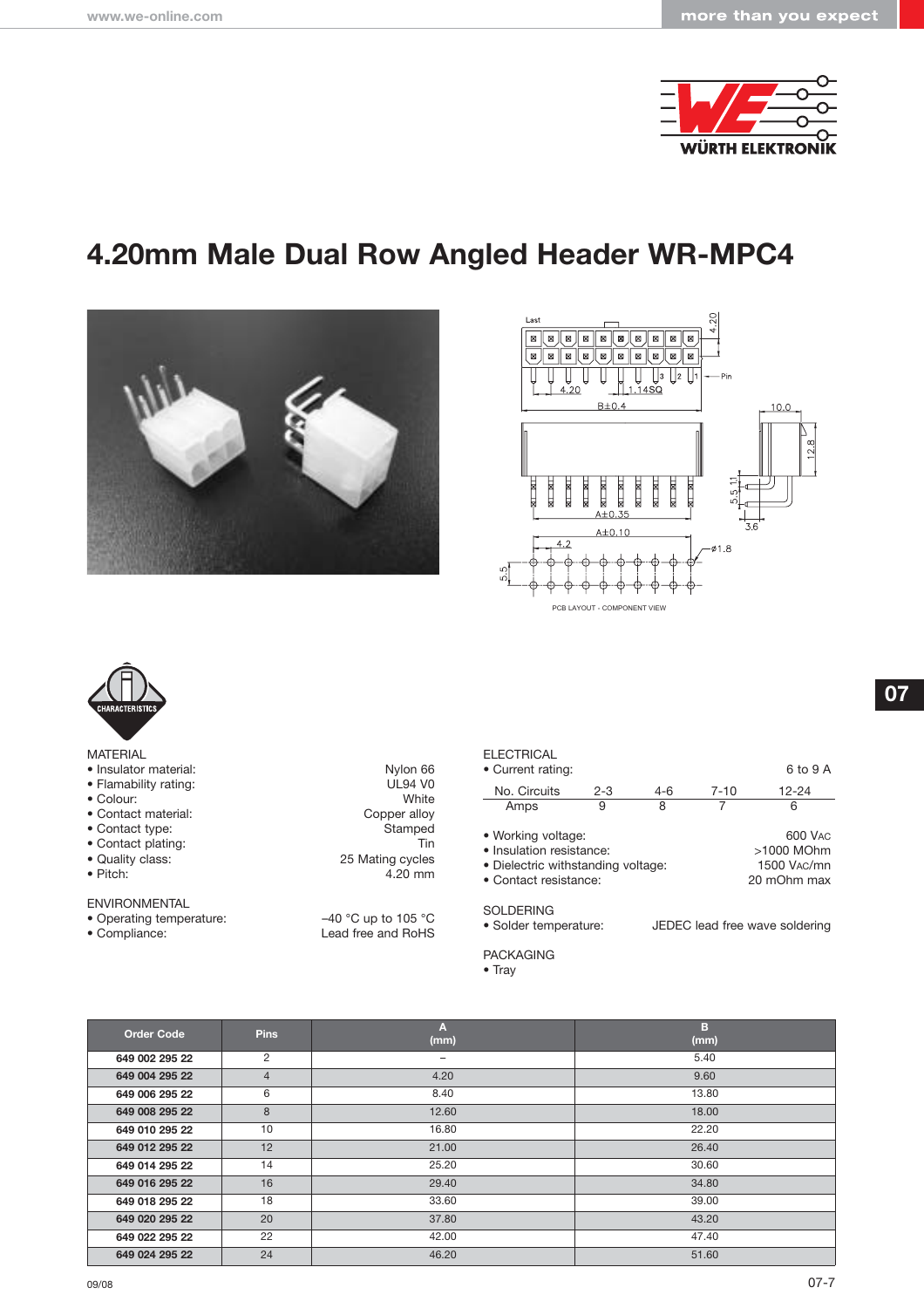

## **4.20mm Male Dual Row Angled Header with Mounting Pegs WR-MPC4**







**07**

| <b>MATERIAL</b> |  |
|-----------------|--|
|                 |  |

- 
- 
- 
- 
- $\bullet$  Contact type:
- 
- 
- 
- ENVIRONMENTAL
- 
- 

• Insulator material: Nylon 66<br>• Flamability rating: New York 1992 VO • Flamability rating: UL94 VO<br>
• Colour: White • Colour: White<br>• Contact material: Copper alloy • Contact material: Copper alloy • Contact plating: Tin<br>
• Quality class: 25 Mating cycles • Quality class: 25 Mating cycles<br>• Pitch: 4.20 mm  $4.20$  mm

• Operating temperature:  $-40 °C$  up to 105 °C<br>• Compliance: Lead free and RoHS Lead free and RoHS

#### **ELECTRICAL**

| • Current rating:                                                                                             |         |       |          | 6 to 9 A                                            |
|---------------------------------------------------------------------------------------------------------------|---------|-------|----------|-----------------------------------------------------|
| No. Circuits                                                                                                  | $2 - 3$ | $4-6$ | $7 - 10$ | $12 - 24$                                           |
| Amps                                                                                                          | 9       | 8     |          | 6                                                   |
| • Working voltage:<br>· Insulation resistance:<br>• Dielectric withstanding voltage:<br>• Contact resistance: |         |       |          | 600 VAC<br>>1000 MOhm<br>1500 VAC/mn<br>20 mOhm max |
| 0 <sub>0</sub>                                                                                                |         |       |          |                                                     |

SOLDERING<br>• Solder temperature: JEDEC lead free wave soldering

PACKAGING

| <b>Order Code</b> | <b>Pins</b>    | Α<br>(mm) | в<br>(mm) |
|-------------------|----------------|-----------|-----------|
| 649 002 227 222   | $\overline{2}$ | -         | 5.40      |
| 649 004 227 222   | $\overline{4}$ | 4.20      | 9.60      |
| 649 006 227 222   | 6              | 8.40      | 13.80     |
| 649 008 227 222   | 8              | 12.60     | 18.00     |
| 649 010 227 222   | 10             | 16.80     | 22.20     |
| 649 012 227 222   | 12             | 21.00     | 26.40     |
| 649 014 227 222   | 14             | 25.20     | 30.60     |
| 649 016 227 222   | 16             | 29.40     | 34.80     |
| 649 018 227 222   | 18             | 33.60     | 39.00     |
| 649 020 227 222   | 20             | 37.80     | 43.20     |
| 649 022 227 222   | 22             | 42.00     | 47.40     |
| 649 024 227 222   | 24             | 46.20     | 51.60     |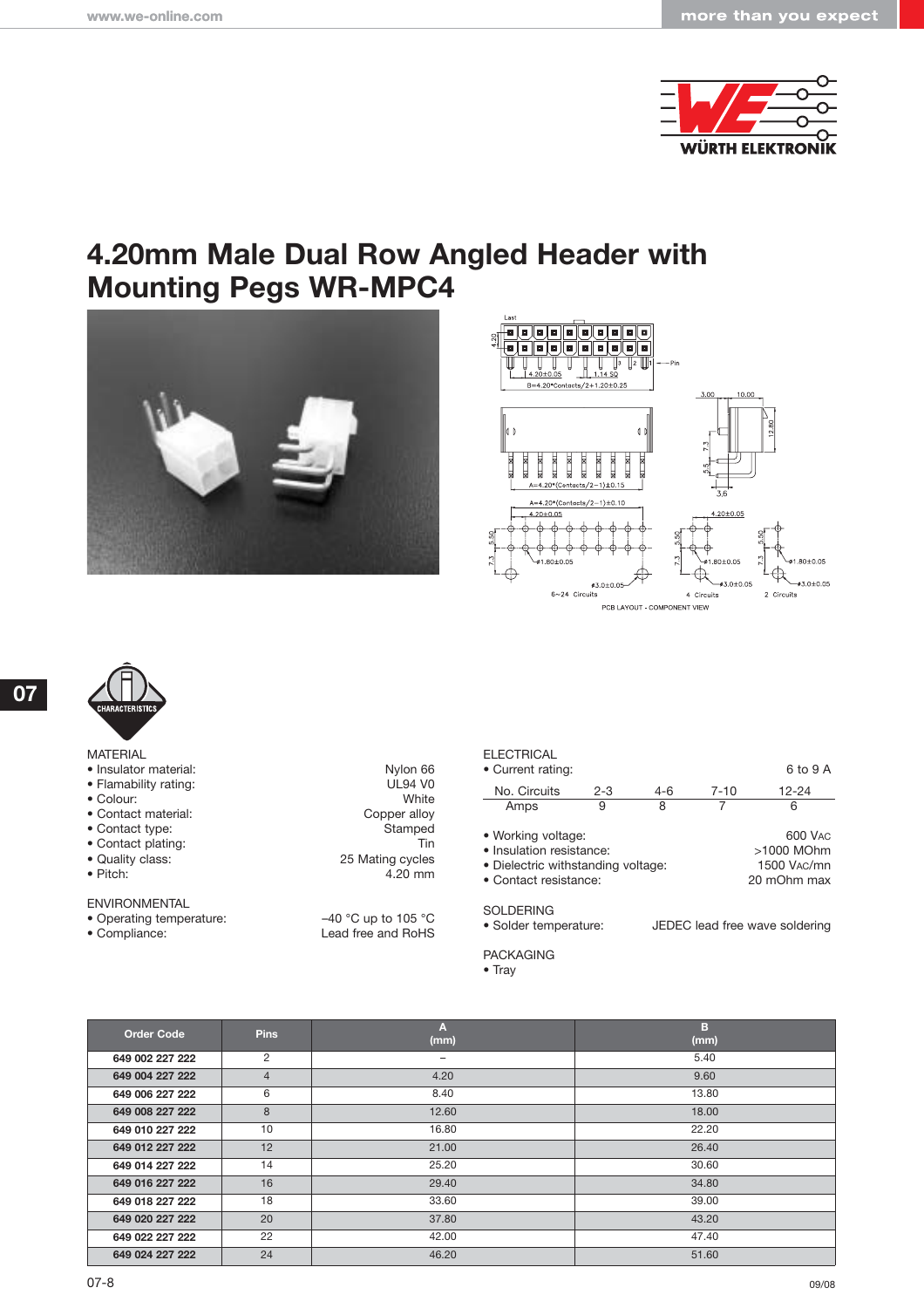

### **4.20mm Male Dual Row Angled Header with Mounting Flanges for Screw-in Retention WR-MPC4**







#### MATERIAL

- Insulator material: Nylon 66
- 
- Colour:
- 
- $\bullet$  Contact type:
- 
- 
- 

#### ENVIRONMENTAL

- 
- 
- Flamability rating: UL94 VO<br>
 Colour: White • Contact material: Copper alloy • Contact plating: Tin<br>
• Quality class: 25 Mating cycles • Quality class: 25 Mating cycles<br>
• Pitch: 4.20 mm  $4.20$  mm

• Operating temperature:  $-40 °C$  up to 105 °C<br>• Compliance: Lead free and RoHS Lead free and RoHS

#### **ELECTRICAL**

| • Current rating:                                                                                             |         |       |          | 6 to 9 A                                            |
|---------------------------------------------------------------------------------------------------------------|---------|-------|----------|-----------------------------------------------------|
| No. Circuits                                                                                                  | $2 - 3$ | $4-6$ | $7 - 10$ | $12 - 24$                                           |
| Amps                                                                                                          | 9       | 8     |          | 6                                                   |
| • Working voltage:<br>· Insulation resistance:<br>• Dielectric withstanding voltage:<br>• Contact resistance: |         |       |          | 600 VAC<br>>1000 MOhm<br>1500 VAC/mn<br>20 mOhm max |

SOLDERING<br>• Solder temperature: JEDEC lead free wave soldering

PACKAGING

| <b>Order Code</b> | <b>Pins</b>    | A<br>(mm)         | в<br>(mm) |
|-------------------|----------------|-------------------|-----------|
| 649 002 210 22    | 2              | $\qquad \qquad -$ | 5.40      |
| 649 004 210 22    | $\overline{4}$ | 4.20              | 9.60      |
| 649 006 210 22    | 6              | 8.40              | 13.80     |
| 649 008 210 22    | 8              | 12.60             | 18.00     |
| 649 010 210 22    | 10             | 16.80             | 22.20     |
| 649 012 210 22    | 12             | 21.00             | 26.40     |
| 649 014 210 22    | 14             | 25.20             | 30.60     |
| 649 016 210 22    | 16             | 29.40             | 34.80     |
| 649 018 210 22    | 18             | 33.60             | 39.00     |
| 649 020 210 22    | 20             | 37.80             | 43.20     |
| 649 022 210 22    | 22             | 42.00             | 47.40     |
| 649 024 210 22    | 24             | 46.20             | 51.60     |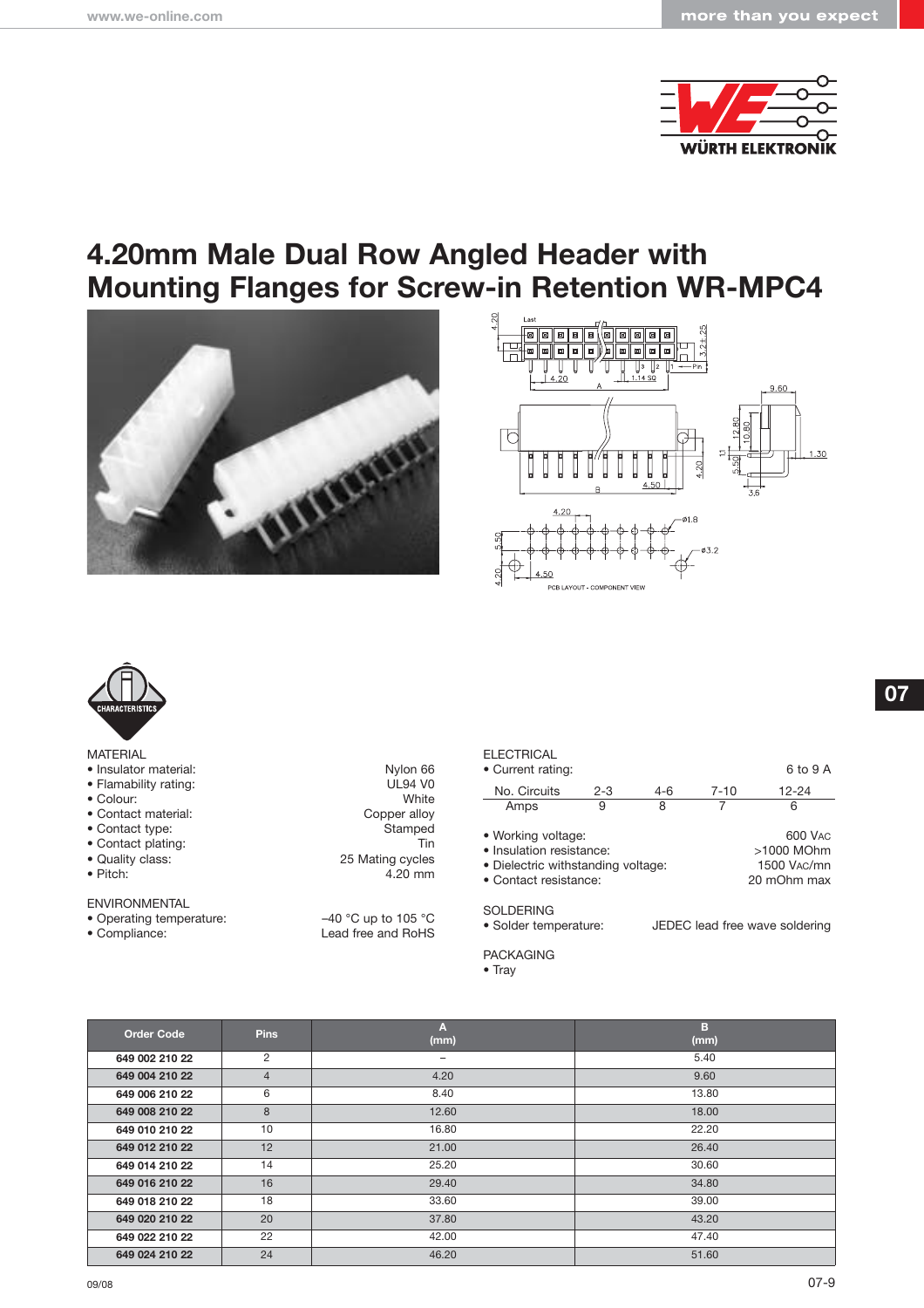

## **4.20mm Male Dual Row Plug with Panel Mounting Ears WR-MPC4**







**07**

| <b>MATERIAL</b> |
|-----------------|
|-----------------|

- Insulator material: Nylon 66<br>• Flamability rating: National Material: Nylon 66<br>DUS4 VO
- 
- Colour:<br>• Pitch:
- 

ENVIRONMENTAL

- 
- 

• Flamability rating: UL94 VO<br>• Colour: White 4.20 mm

• Operating temperature:  $-40 °C$  up to 105 °C<br>• Compliance: Lead free and RoHS Lead free and RoHS

| ELECTRICAL<br>• Current rating:                                                      |         |       |          | 6 to 9 A                             |
|--------------------------------------------------------------------------------------|---------|-------|----------|--------------------------------------|
| No. Circuits                                                                         | $2 - 3$ | $4-6$ | $7 - 10$ | $12 - 24$                            |
| Amps                                                                                 | 9       | 8     |          | 6                                    |
| • Working voltage:<br>· Insulation resistance:<br>• Dielectric withstanding voltage: |         |       |          | 600 VAC<br>>1000 MOhm<br>1500 VAC/mn |

PACKAGING

• Bag

To be used with male terminal 64900313722 & 64900413722 see page 07-20

| <b>Order Code</b> | <b>Pins</b>    | А<br>(mm) | в<br>(mm) | $\mathbf{C}$<br>(mm) |
|-------------------|----------------|-----------|-----------|----------------------|
| 649 002 218 22    | 2              | -         | 5.40      | 10.80                |
| 649 004 218 22    | $\overline{4}$ | 4.20      | 9.60      | 15.00                |
| 649 006 218 22    | 6              | 8.40      | 13.80     | 19.20                |
| 649 008 218 22    | 8              | 12.60     | 18.00     | 23.40                |
| 649 010 218 22    | 10             | 16.80     | 22.20     | 27.60                |
| 649 012 218 22    | 12             | 21.00     | 26.40     | 31.80                |
| 649 014 218 22    | 14             | 25.20     | 30.60     | 36.00                |
| 649 016 218 22    | 16             | 29.40     | 34.80     | 40.20                |
| 649 018 218 22    | 18             | 33.60     | 39.00     | 44.40                |
| 649 020 218 22    | 20             | 37.80     | 43.20     | 48.60                |
| 649 022 218 22    | 22             | 42.00     | 47.40     | 52.80                |
| 649 024 218 22    | 24             | 46.20     | 51.60     | 57.00                |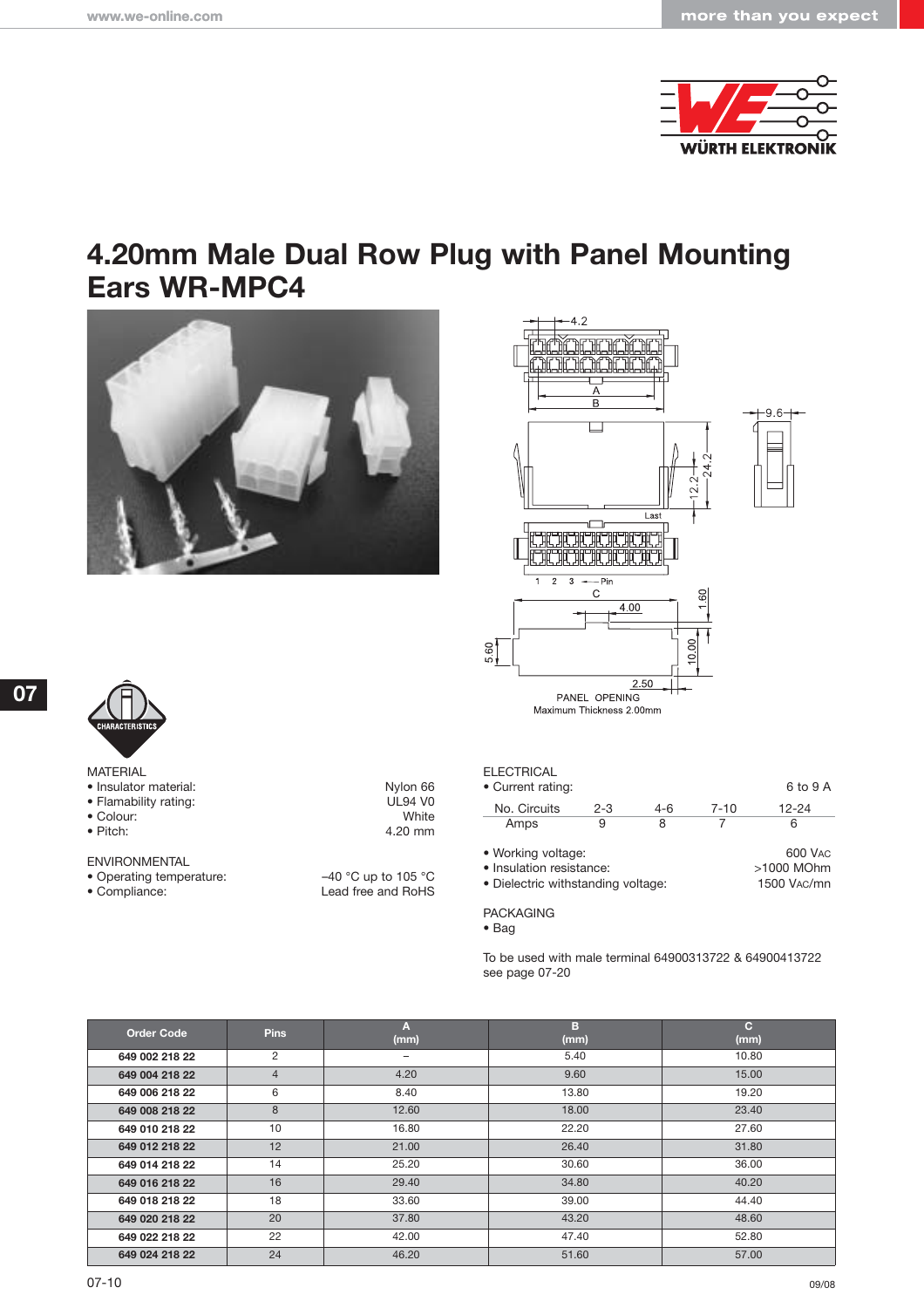

# **4.20mm Female Dual Row Receptacle WR-MPC4**







| <b>MATERIAL</b> |
|-----------------|
|-----------------|

- Insulator material: Nylon 66
- 
- Colour:<br>• Pitch:
- 
- ENVIRONMENTAL
- 
- 

• Flamability rating: UL94 VO<br>• Colour: White Website Management Colour: 4.20 mm

• Operating temperature:  $-40 °C$  up to 105 °C<br>• Compliance: Lead free and RoHS Lead free and RoHS

#### **ELECTRICAL**

| • Current rating:                                                                    |         |         |          | 6 to 9 A                             |
|--------------------------------------------------------------------------------------|---------|---------|----------|--------------------------------------|
| No. Circuits                                                                         | $2 - 3$ | $4 - 6$ | $7 - 10$ | $12 - 24$                            |
| Amps                                                                                 | 9       | 8       |          | 6                                    |
| • Working voltage:<br>• Insulation resistance:<br>• Dielectric withstanding voltage: |         |         |          | 600 VAC<br>>1000 MOhm<br>1500 VAC/mn |

PACKAGING

• Bag

To be used with female terminal 64900113722 & 64900213722 see page 07-19

| <b>Order Code</b> | <b>Pins</b>    | Α<br>(mm) | в<br>(mm) |
|-------------------|----------------|-----------|-----------|
| 649 002 113 322   | $\overline{2}$ | -         | 5.40      |
| 649 004 113 322   | $\overline{4}$ | 4.20      | 9.60      |
| 649 006 113 322   | 6              | 8.40      | 13.80     |
| 649 008 113 322   | 8              | 12.60     | 18.00     |
| 649 010 113 322   | 10             | 16.80     | 22.20     |
| 649 012 113 322   | 12             | 21.00     | 26.40     |
| 649 014 113 322   | 14             | 25.20     | 30.60     |
| 649 016 113 322   | 16             | 29.40     | 34.80     |
| 649 018 113 322   | 18             | 33.60     | 39.00     |
| 649 020 113 322   | 20             | 37.80     | 43.20     |
| 649 022 113 322   | 22             | 42.00     | 47.40     |
| 649 024 113 322   | 24             | 46.20     | 51.60     |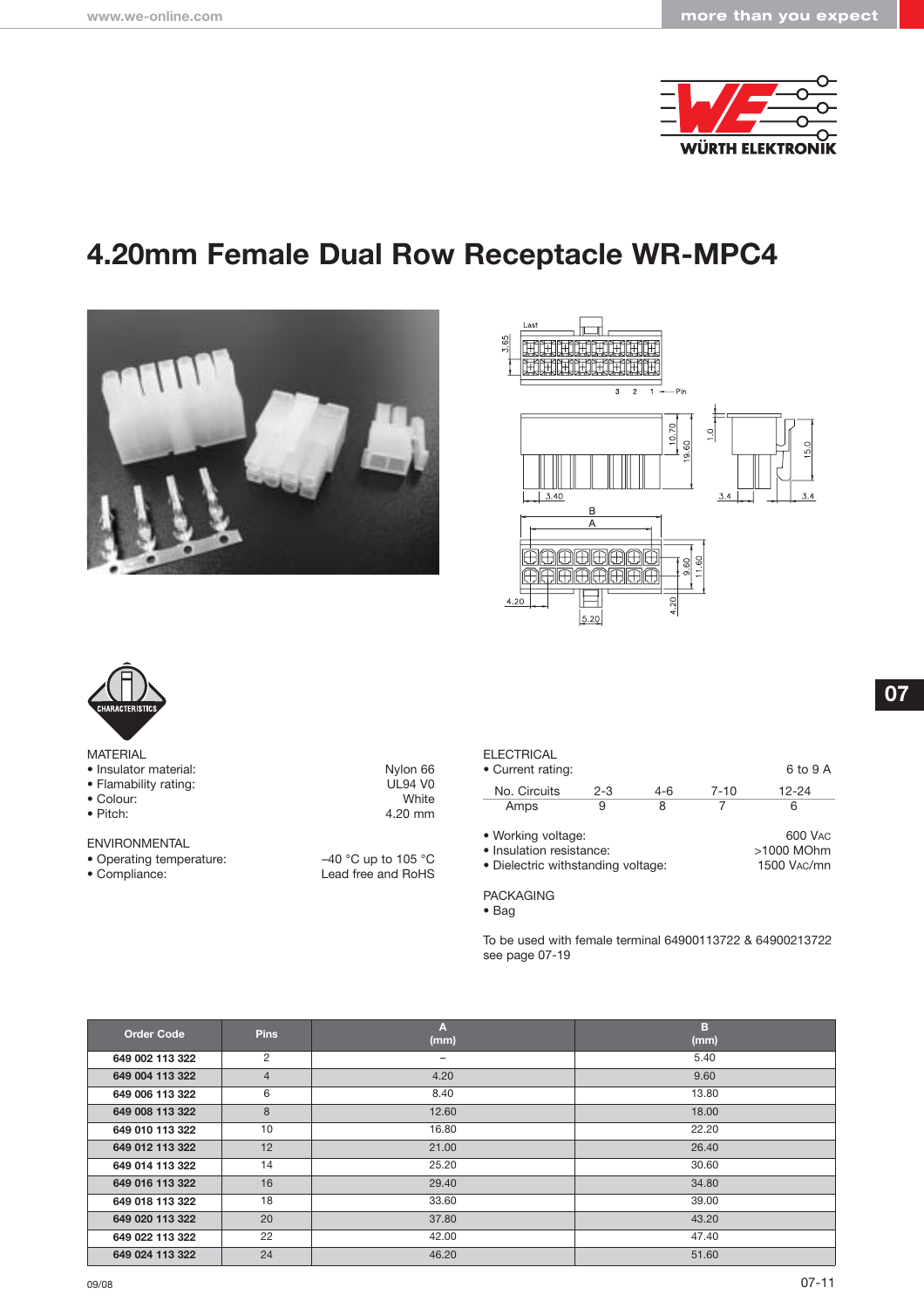

# **4.20mm Male Single Row Vertical Header WR-MPC4**













- Insulator material:
- $\bullet$  Colour:
- $\bullet$  Contact material:
- Contact type:
- Contact plating:<br>
 Quality class: 25
- Quality class:
- $\bullet$  Pitch:

#### ENVIRONMENTAL

- Operating temperature:  $-40$  °C up to 105 °C
- 
- 

| Nylon 66      |
|---------------|
| White         |
| Copper alloy  |
| Stamped       |
| Tin           |
| Mating cycles |
| 4.20 mm       |
|               |

• Flamability rating: UL94 V0 • Compliance: Lead free and RoHS

#### **ELECTRICAL**

| • Current rating:                                                                                             |         |         | 8 to 9 A                                                         |
|---------------------------------------------------------------------------------------------------------------|---------|---------|------------------------------------------------------------------|
| No. Circuits                                                                                                  | $2 - 3$ | $4 - 5$ |                                                                  |
| Amps                                                                                                          | 9       | 8       |                                                                  |
| • Working voltage:<br>• Insulation resistance:<br>• Dielectric withstanding voltage:<br>• Contact resistance: |         |         | 600 VAC<br>>1000 MOhm<br>1500 V <sub>AC</sub> /mn<br>20 mOhm max |
| SOLDERING                                                                                                     |         |         |                                                                  |

· Solder temperature:

JEDEC lead free wave soldering

PACKAGING

| <b>Order Code</b> | <b>Pins</b> | (mm)  | (mm)  |
|-------------------|-------------|-------|-------|
| 649 002 111 22    |             | 4.20  | 9.60  |
| 649 003 111 22    |             | 8.40  | 13.80 |
| 649 004 111 22    |             | 12.60 | 18.00 |
| 649 005 111 22    | b           | 16.80 | 22.20 |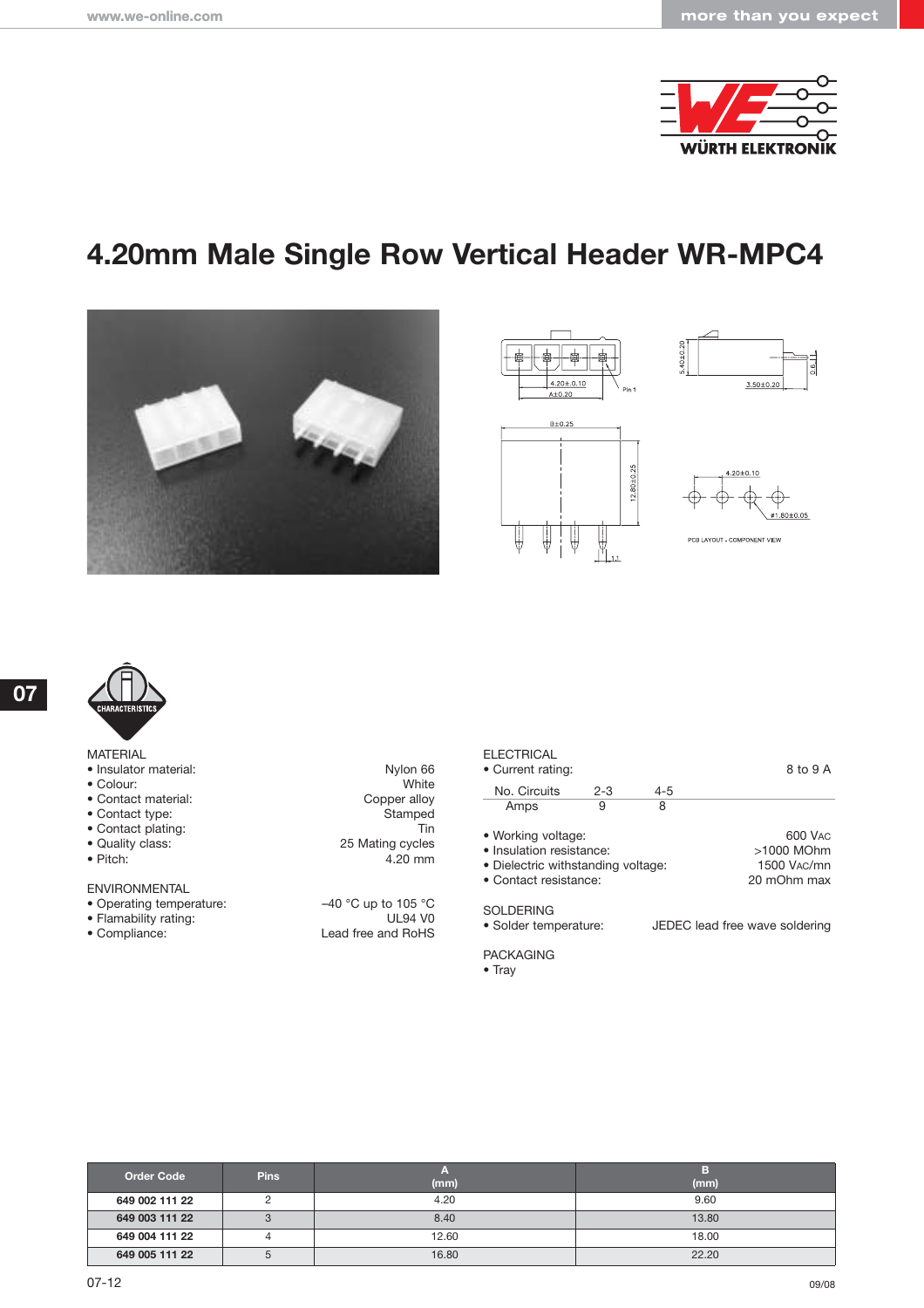

### **4.20mm Male Single Row Vertical Header with Mounting Pegs WR-MPC4**









#### MATERIAL

- Insulator material:
- $\bullet$  Colour:
- Contact material:
- Contact type:
- Contact plating:<br>• Quality class: 25
- Quality class:
- $\bullet$  Pitch:

#### ENVIRONMENTAL

- Operating temperature:  $-40$  °C up to 105 °C
- 
- 

| Nylon 66      |
|---------------|
| White         |
| Copper alloy  |
| Stamped       |
| Tin           |
| Mating cycles |
| 4.20 mm       |

• Flamability rating: UL94 V0 • Compliance: Lead free and RoHS

| <b>ELECTRICAL</b><br>• Current rating:                                                                        | 8 to 9 A |     |                                                                  |
|---------------------------------------------------------------------------------------------------------------|----------|-----|------------------------------------------------------------------|
| No. Circuits                                                                                                  | $2 - 3$  | 4-5 |                                                                  |
| Amps                                                                                                          | 9        | 8   |                                                                  |
| • Working voltage:<br>• Insulation resistance:<br>• Dielectric withstanding voltage:<br>• Contact resistance: |          |     | 600 VAC<br>>1000 MOhm<br>1500 V <sub>AC</sub> /mn<br>20 mOhm max |
| SOI DERING                                                                                                    |          |     |                                                                  |

· Solder temperature: JEDEC lead free wave soldering

PACKAGING

| <b>Order Code</b> | <b>Pins</b> | (mm)  | (mm)  |
|-------------------|-------------|-------|-------|
| 649 003 121 732   |             | 8.40  | 13.80 |
| 649 004 121 732   |             | 12.60 | 18.00 |
| 649 005 121 732   | ັ           | 16.80 | 22.20 |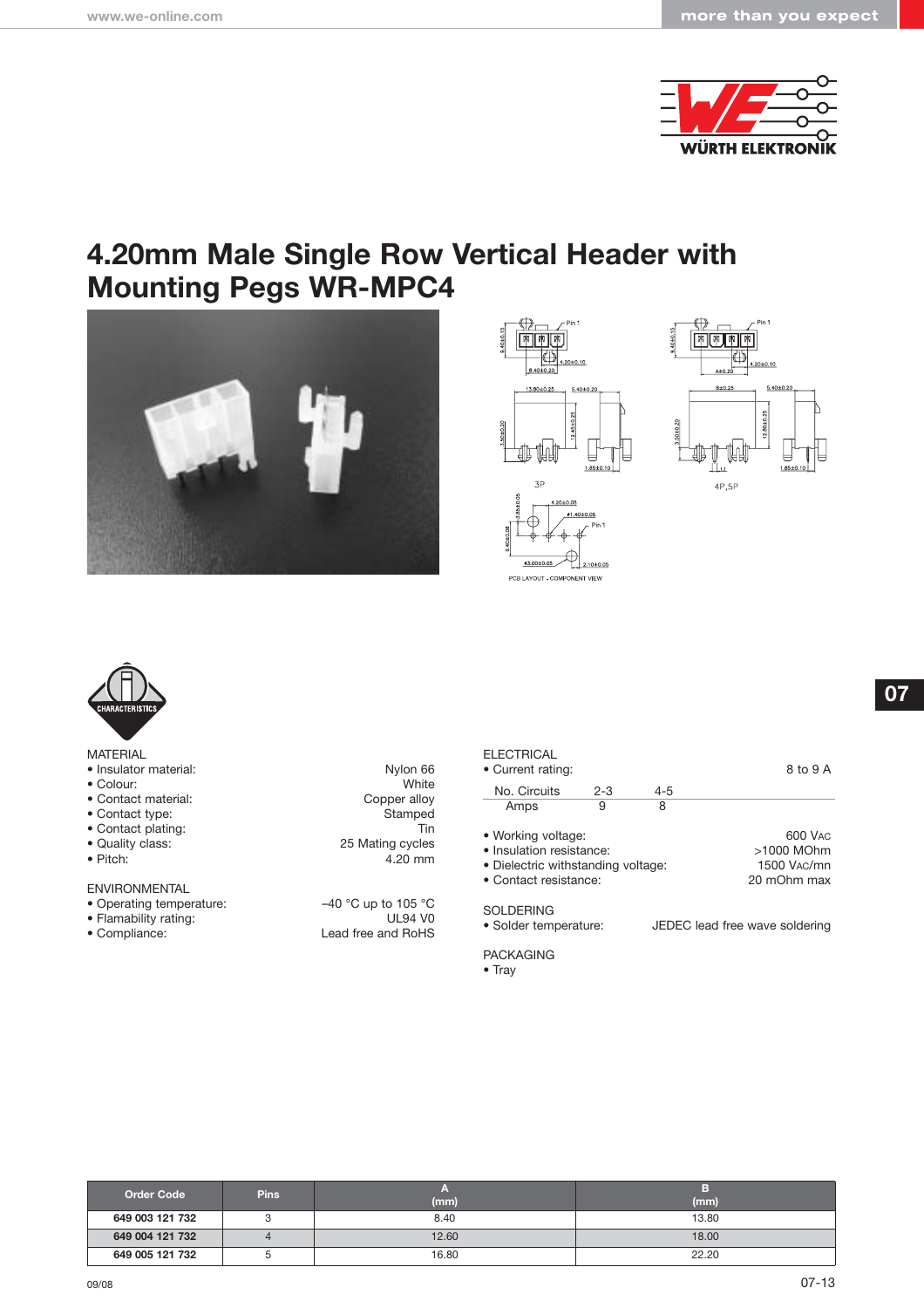

# **4.20mm Male Single Row Angled Header WR-MPC4**











#### PCB LAYOUT - COMPONENT VIEW



**07**

| <b>MATERIAL</b> |  |
|-----------------|--|

- Insulator material:
- Flamability rating:
- $\bullet$  Colour:
- Contact material:
- $\bullet$  Contact type:
- Contact plating:<br>
 Quality class: 25
- Quality class:<br>• Pitch:
- 

#### ENVIRONMENTAL

- 
- 

| Nylon 66        |
|-----------------|
| <b>UL94 V0</b>  |
| White           |
| Copper alloy    |
| Stamped         |
| Tin             |
| 5 Mating cycles |
| 4.20 mm         |
|                 |

• Operating temperature:  $-40 °C$  up to 105 °C<br>• Compliance: Lead free and RoHS Lead free and RoHS

#### **ELECTRICAL**

| • Current rating:                                                                                             |         |         | 8 to 9 A                                            |
|---------------------------------------------------------------------------------------------------------------|---------|---------|-----------------------------------------------------|
| No. Circuits                                                                                                  | $2 - 3$ | $4 - 5$ |                                                     |
| Amps                                                                                                          | 9       | 8       |                                                     |
| • Working voltage:<br>· Insulation resistance:<br>• Dielectric withstanding voltage:<br>• Contact resistance: |         |         | 600 VAC<br>>1000 MOhm<br>1500 VAC/mn<br>20 mOhm max |
| SOLDERING                                                                                                     |         |         |                                                     |

· Solder temperature: JEDEC lead free wave soldering

PACKAGING

| <b>Order Code</b> | <b>Pins</b> | (mm)  | (mm)  |
|-------------------|-------------|-------|-------|
| 649 002 195 22    |             | 4.20  | 9.60  |
| 649 003 195 22    | ◠<br>ت      | 8.40  | 13.80 |
| 649 004 195 22    |             | 12.60 | 18.00 |
| 649 005 195 22    | 5           | 16.80 | 22.20 |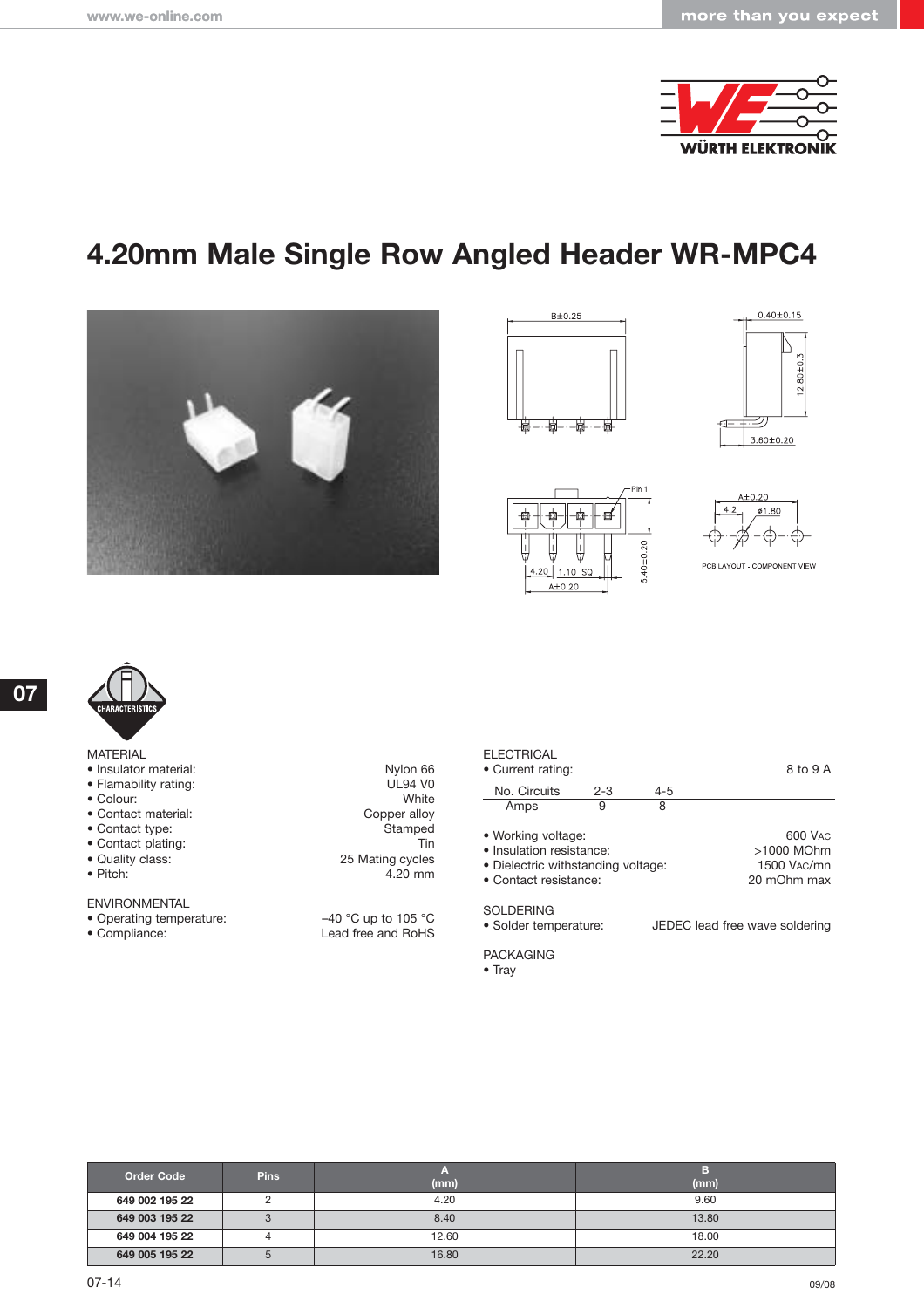

### **4.20mm Male Single Row Angled Header with Mounting Pegs WR-MPC4**













#### MATERIAL

- $\bullet$  Insulator material:
- Flamability rating:
- $\bullet$  Colour:
- Contact material:
- $\bullet$  Contact type:
- Contact plating:<br>
 Quality class: 25
- Quality class:<br>• Pitch:
- 

#### ENVIRONMENTAL

- 
- 

| Nylon 66             |
|----------------------|
| <b>UL94 VO</b>       |
| White                |
| Copper alloy         |
| Stamped              |
| Tin                  |
| <b>Mating cycles</b> |
| 4.20 mm              |
|                      |

• Operating temperature:  $-40 °C$  up to 105 °C<br>• Compliance: Lead free and RoHS Lead free and RoHS

#### **ELECTRICAL** • Current rating: 8 to 9 A No. Circuits 2-3 4-5<br>Amps 9 8 Amps

| • Working voltage:                 | 600 VAC     |
|------------------------------------|-------------|
| • Insulation resistance:           | >1000 MOhm  |
| • Dielectric withstanding voltage: | 1500 VAC/mn |
| • Contact resistance:              | 20 mOhm max |
|                                    |             |

SOLDERING<br>• Solder temperature: JEDEC lead free wave soldering

PACKAGING

| <b>Order Code</b> | <b>Pins</b> | (mm)  | (mm)  |
|-------------------|-------------|-------|-------|
| 649 002 127 222   |             | 4.20  | 9.60  |
| 649 003 127 222   |             | 8.40  | 13.80 |
| 649 004 127 222   |             | 12.60 | 18.00 |
| 649 005 127 222   |             | 16.80 | 22.20 |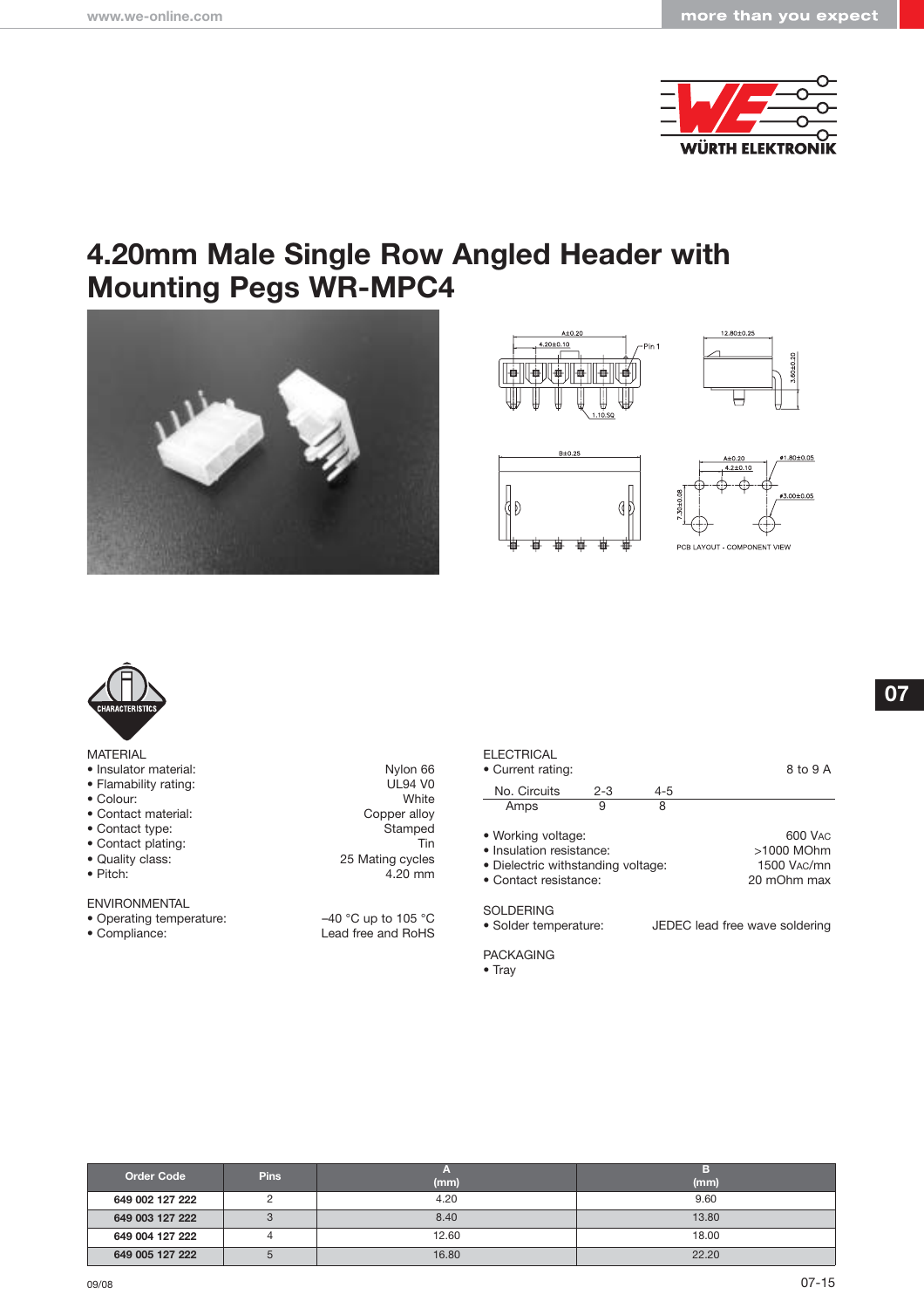

### **4.20mm Male Single Row Angled Header with Mount. Flanges for Screw-in Retention WR-MPC4**







| <b>MATERIAL</b> |  |  |
|-----------------|--|--|
|                 |  |  |

- $\bullet$  Insulator material:
- Flamability rating:
- $\bullet$  Colour:
- Contact material:
- $\bullet$  Contact type:
- Contact plating:<br>
 Quality class: 25 • Quality class:
- $\bullet$  Pitch:
- 

ENVIRONMENTAL

- 
- 

| Nylon 66       |
|----------------|
|                |
| <b>UL94 V0</b> |
| White          |
| Copper alloy   |
| Stamped        |
| Tin            |
| Mating cycles  |
| 4.20 mm        |

• Operating temperature:  $-40 °C$  up to 105 °C<br>• Compliance: Lead free and RoHS Lead free and RoHS

#### **ELECTRICAL**

| • Current rating:                                                                                             |         |         | 8 to 9 A                                                         |
|---------------------------------------------------------------------------------------------------------------|---------|---------|------------------------------------------------------------------|
| No. Circuits                                                                                                  | $2 - 3$ | $4 - 5$ |                                                                  |
| Amps                                                                                                          | 9       | 8       |                                                                  |
| • Working voltage:<br>• Insulation resistance:<br>• Dielectric withstanding voltage:<br>• Contact resistance: |         |         | 600 VAC<br>>1000 MOhm<br>1500 V <sub>AC</sub> /mn<br>20 mOhm max |
| SOLDERING                                                                                                     |         |         |                                                                  |

• Solder temperature: JEDEC lead free wave soldering

PACKAGING

• Tray

| <b>Order Code</b> | <b>Pins</b> |       |       |
|-------------------|-------------|-------|-------|
|                   |             | (mm)  | (mm)  |
| 649 002 110 22    |             | 4.20  | 9.60  |
| 649 003 110 22    | З           | 8.40  | 13.80 |
| 649 004 110 22    |             | 12.60 | 18.00 |
| 649 005 110 22    |             | 16.80 | 22.20 |

**07**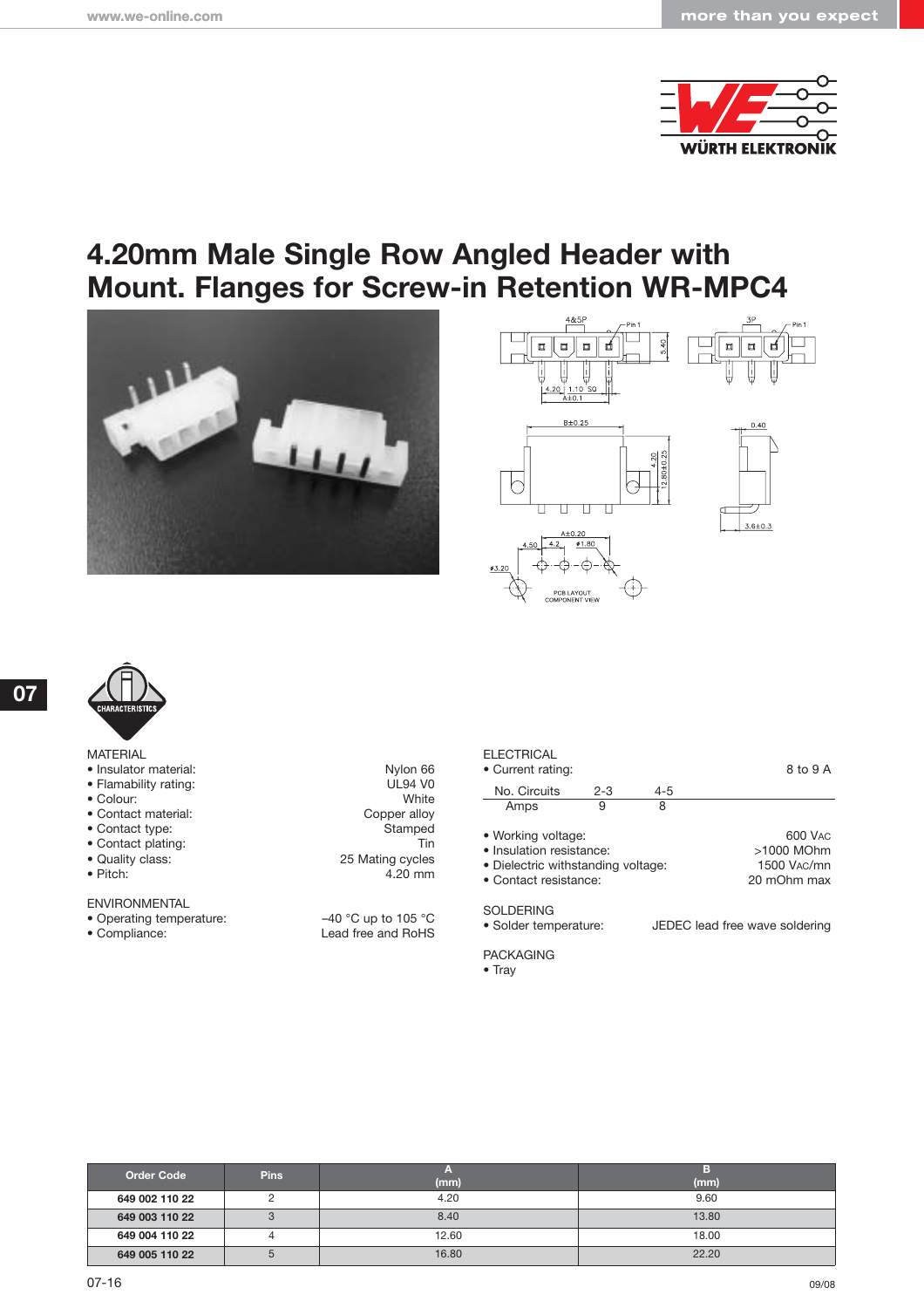

### **4.20mm Male Single Row Plug with Panel Mounting Ears WR-MPC4**









| <b>MATERIAL</b> |  |
|-----------------|--|
|-----------------|--|

- 
- 
- Colour:<br>• Pitch:
- 
- ENVIRONMENTAL
- 
- 

• Insulator material: Nylon 66<br>• Flamability rating: New York 1992 VO • Flamability rating: UL94 VO<br>
• Colour: White We 4.20 mm

• Operating temperature:  $-40 °C$  up to 105 °C<br>• Compliance: Lead free and RoHS Lead free and RoHS

| <b>ELECTRICAL</b><br>• Current rating:                                               |         |         | 8 to 9 A                             |
|--------------------------------------------------------------------------------------|---------|---------|--------------------------------------|
| No. Circuits                                                                         | $2 - 3$ | $4 - 5$ |                                      |
| Amps                                                                                 | 9       | 8       |                                      |
| • Working voltage:<br>· Insulation resistance:<br>• Dielectric withstanding voltage: |         |         | 600 VAC<br>>1000 MOhm<br>1500 VAC/mn |

PACKAGING

• Bag

To be used with male terminal 64900313722 & 64900413722 see page 07-20

| <b>Order Code</b> | <b>Pins</b>  | (mm)  | (mm)  | (mm)  |
|-------------------|--------------|-------|-------|-------|
| 649 002 118 22    |              | 4.20  | 9.60  | 15.00 |
| 649 003 118 22    |              | 8.40  | 13.80 | 19.20 |
| 649 004 118 22    |              | 12.60 | 18.00 | 23.40 |
| 649 005 118 22    | <sub>5</sub> | 16.80 | 22.20 | 27.60 |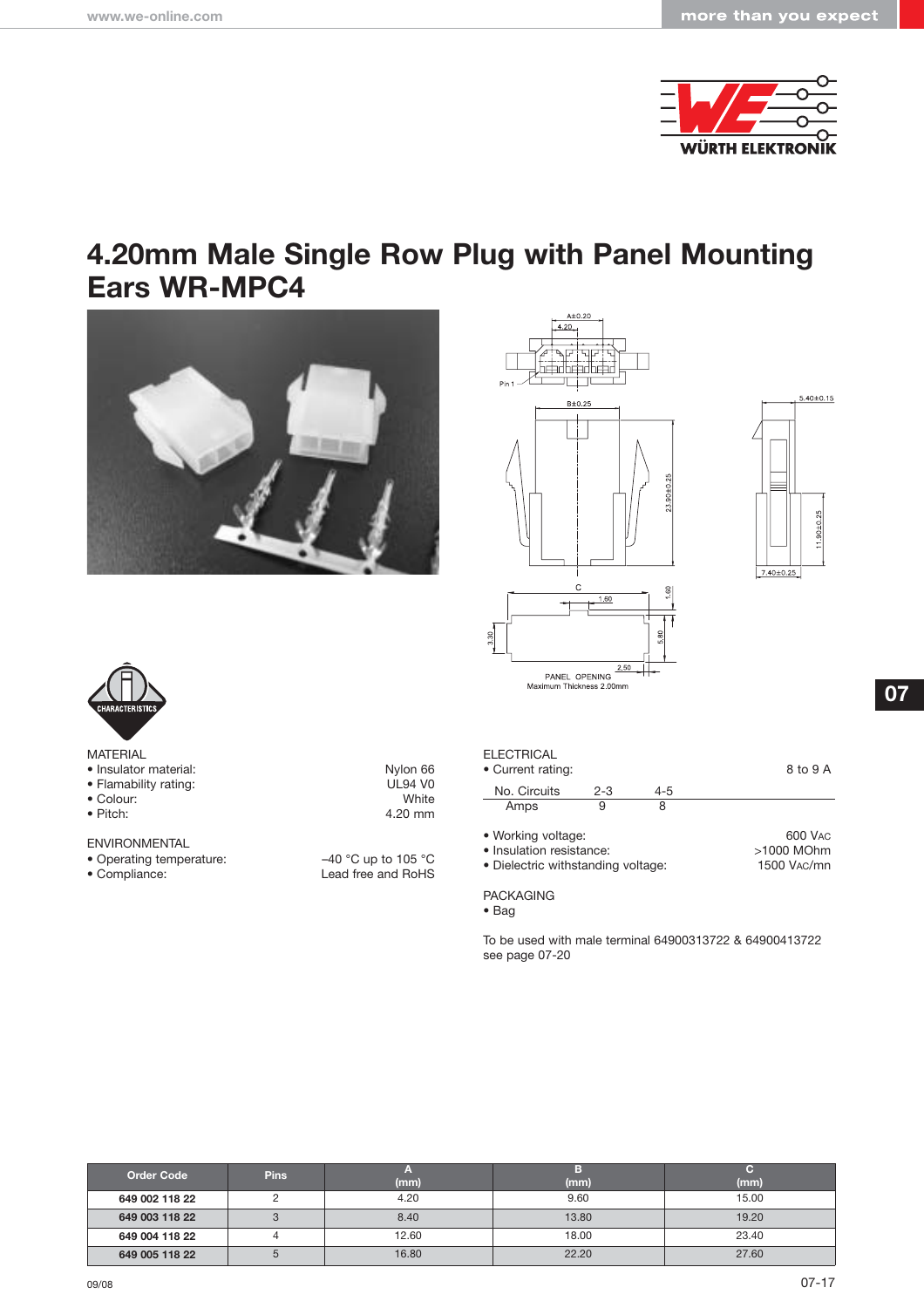

# **4.20mm Female Single Row Receptacle WR-MPC4**













|                 | <b>CHARACTERISTICS</b> |
|-----------------|------------------------|
| <b>MATERIAI</b> |                        |

|  | IVIAI LNIAL |                     |
|--|-------------|---------------------|
|  |             | • Inculator materia |

- Insulator material: New York 1980 More in the UL94 VO
- Colour:<br>• Pitch:
- 

ENVIRONMENTAL

- 
- 

• Flamability rating: UL94 V0<br>• Colour: UNite 4.20 mm

• Operating temperature:  $-40 °C$  up to 105 °C<br>• Compliance: Lead free and RoHS Lead free and RoHS

| ELECTRICAL<br>• Current rating:                                                      |         |         | 8 to 9 A                             |
|--------------------------------------------------------------------------------------|---------|---------|--------------------------------------|
| No. Circuits                                                                         | $2 - 3$ | $4 - 5$ |                                      |
| Amps                                                                                 | 9       | 8       |                                      |
| • Working voltage:<br>· Insulation resistance:<br>• Dielectric withstanding voltage: |         |         | 600 VAC<br>>1000 MOhm<br>1500 VAC/mn |

PACKAGING

To be used with female terminal 64900113722 & 64900213722 see page 07-19

| <b>Order Code</b> | <b>Pins</b> |       |       |
|-------------------|-------------|-------|-------|
|                   |             | (mm)  | (mm)  |
| 649 002 013 322   |             | 4.20  | 9.60  |
| 649 003 013 322   | J           | 8.40  | 13.80 |
| 649 004 013 322   |             | 12.60 | 18.00 |
| 649 005 013 322   |             | 16.80 | 22.20 |

<sup>•</sup> Bag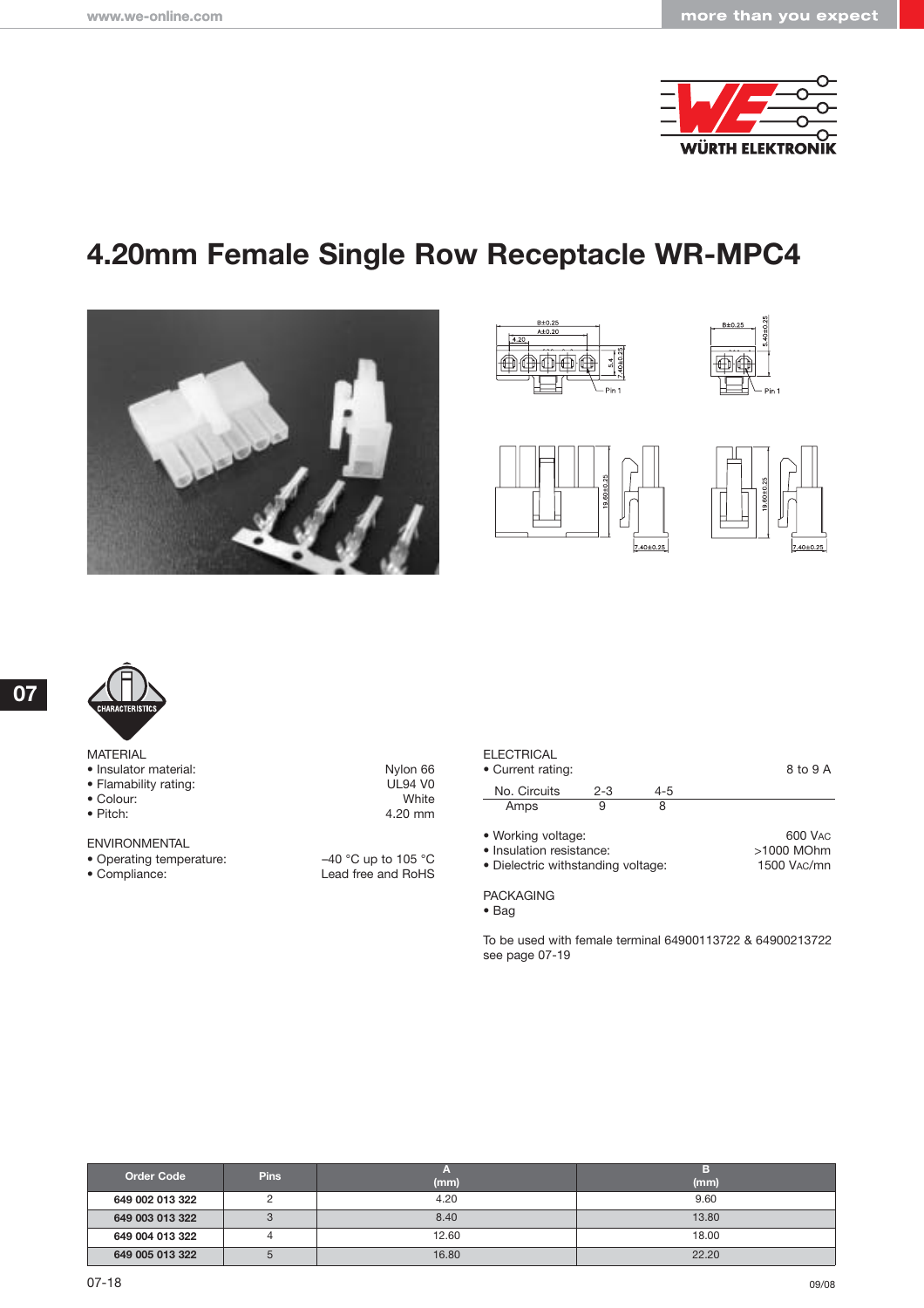

# **Female Terminal WR-MPC4**







| MATERIAL |
|----------|
|----------|

- Contact material: Copper alloy
- 
- Contact plating:<br>• Quality class:
- 
- 

ELECTRICAL

- 
- 
- Insulation resistance:  $>1000$  MOhm
- Contact resistance: 20 mOhm max
- Contact type: Stamped<br>• Contact plating: Tin • Quality class: 25 Mating cycles<br>• Pitch: 25 Mating cycles<br>• Pitch: 20 mm For 4.20 mm
- Current rating: 9 A • Working voltage: 600 VAC • Dielectric withstanding voltage: 1500 VAC/mn

| <b>ENVIRONMENTAL</b><br>• Operating temperature:<br>• Compliance: | $-40$ °C up to 105 °C<br>Lead free and RoHS |
|-------------------------------------------------------------------|---------------------------------------------|
| <b>WIRE DIMENSION</b><br>• Code 64900113722,                      | AWG: 22-16 (0.33 to 1.31 mm <sup>2</sup> )  |
| • Code 64900213722.                                               | AWG: 26-24 (0.13 to 0.20 mm <sup>2</sup> )  |
|                                                                   |                                             |

#### PACKAGING

• See table To order spare terminal in small quantity (100pcs per bag) please order 64900113722DEC or 64900213722DEC  $1pc = 1$  terminal

Crimping tools see page 07-21

**07**

| Order Code     | <b>Quantity by Reel</b> | <b>AWG</b>                                |      |      |      |      |
|----------------|-------------------------|-------------------------------------------|------|------|------|------|
| 649 001 137 22 | 4kps                    | $22 - 16$ (0.33 to 1.31 mm <sup>2</sup> ) | 3.70 | 2.50 | 4.40 | 2.40 |
| 649 002 137 22 | 8kps                    | $26 - 24$ (0.13 to 0.20 mm <sup>2</sup> ) | 3.40 | 2.50 | 3.30 | 2.30 |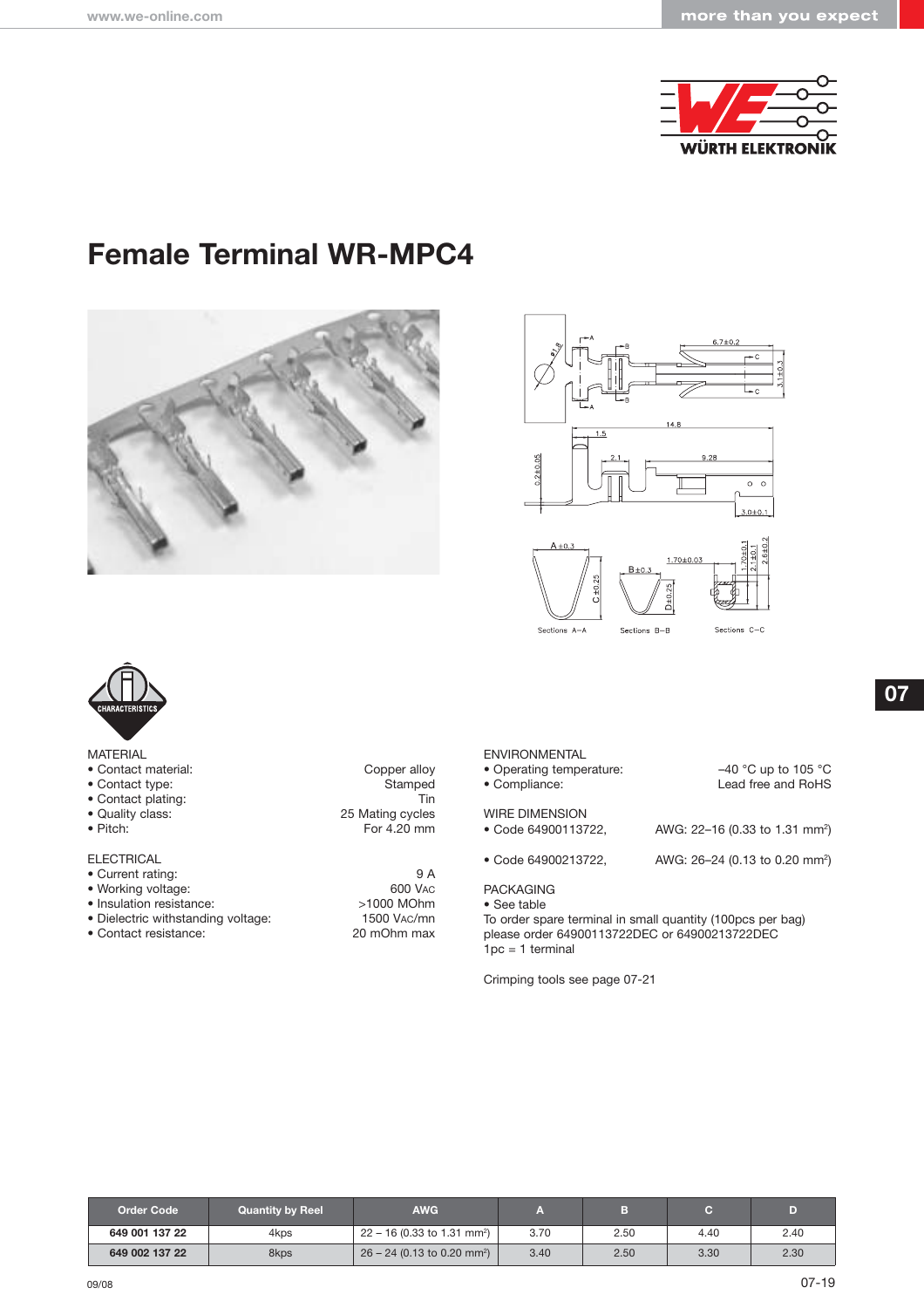

# **Male Terminal WR-MPC4**







MATERIAL

- Contact material: Copper alloy
- 
- Contact plating:<br>• Quality class:
- 
- 

**ELECTRICAL** 

- 
- 
- 
- 
- Contact resistance:

• Contact type: Stamped<br>• Contact plating: Tin • Quality class: 25 Mating cycles For 4.20 mm

• Current rating: 9 A • Working voltage: 600 VAC • Insulation resistance:  $>1000$  MOhm<br>• Dielectric withstanding voltage: 1500 VAC/mn • Dielectric withstanding voltage: 1500 VAC/mn<br>• Contact resistance: 20 mOhm max

#### ENVIRONMENTAL

• Operating temperature: –40 °C up to 105 °C

- Compliance: Lead free and RoHS
- 

### WIRE DIMENSION<br>• Code 64900313722.

• Code 64900413722, AWG: 26–24 (0.13 to 0.20 mm2)

PACKAGING

• See table

To order spare terminal in small quantity (100pcs per bag) please order 64900313722DEC or 64900413722DEC  $1pc = 1$  terminal

AWG: 22-16 (0.33 to 1.31 mm<sup>2</sup>)

Crimping tools see page 07-21

| <b>Order Code</b> | <b>Quantity by Reel</b> | <b>AWG</b>                                |      |      |      |      |
|-------------------|-------------------------|-------------------------------------------|------|------|------|------|
| 649 003 137 22    | 4kps                    | $22 - 16$ (0.33 to 1.31 mm <sup>2</sup> ) | 4.00 | 2.50 | 4.50 | 2.30 |
| 649 004 137 22    | 4kps                    | $26 - 24$ (0.13 to 0.20 mm <sup>2</sup> ) | 3.50 | 2.50 | 3.30 | 2.30 |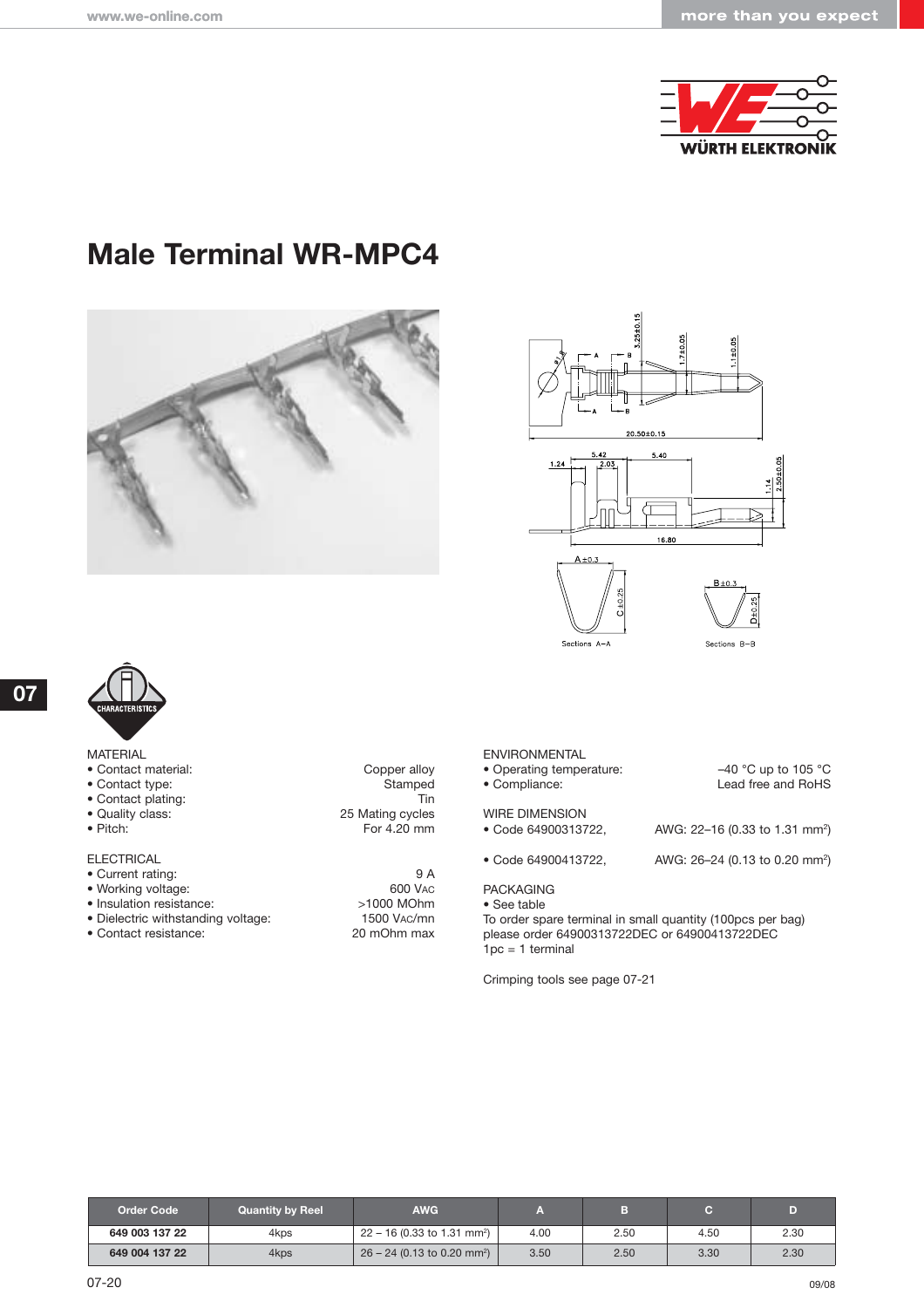

# **Tooling Ordering Information WR-MPC4**









| Tool                            | <b>Order Code</b> | Fig.           | <b>Terminal Code</b><br>Compatible | <b>Gauge AWG</b>                          | Gender |
|---------------------------------|-------------------|----------------|------------------------------------|-------------------------------------------|--------|
| <b>Hand Plier &amp; Die Set</b> | 600649122161      |                | 649 003 137 22                     | $22 - 16$ (0.33 to 1.31 mm <sup>2</sup> ) | male   |
| <b>Hand Plier &amp; Die Set</b> | 600649126241      |                | 649 004 137 22                     | $26 - 24$ (0.13 to 0.20 mm <sup>2</sup> ) | male   |
| <b>Hand Plier &amp; Die Set</b> | 600649222161      |                | 649 001 137 22                     | $22 - 16$ (0.33 to 1.31 mm <sup>2</sup> ) | female |
| <b>Hand Plier &amp; Die Set</b> | 600649226241      |                | 649 002 137 22                     | $26 - 24$ (0.13 to 0.20 mm <sup>2</sup> ) | female |
| <b>Extraction Tool</b>          | 600000000010      | $\mathfrak{p}$ |                                    | For all terminals                         |        |